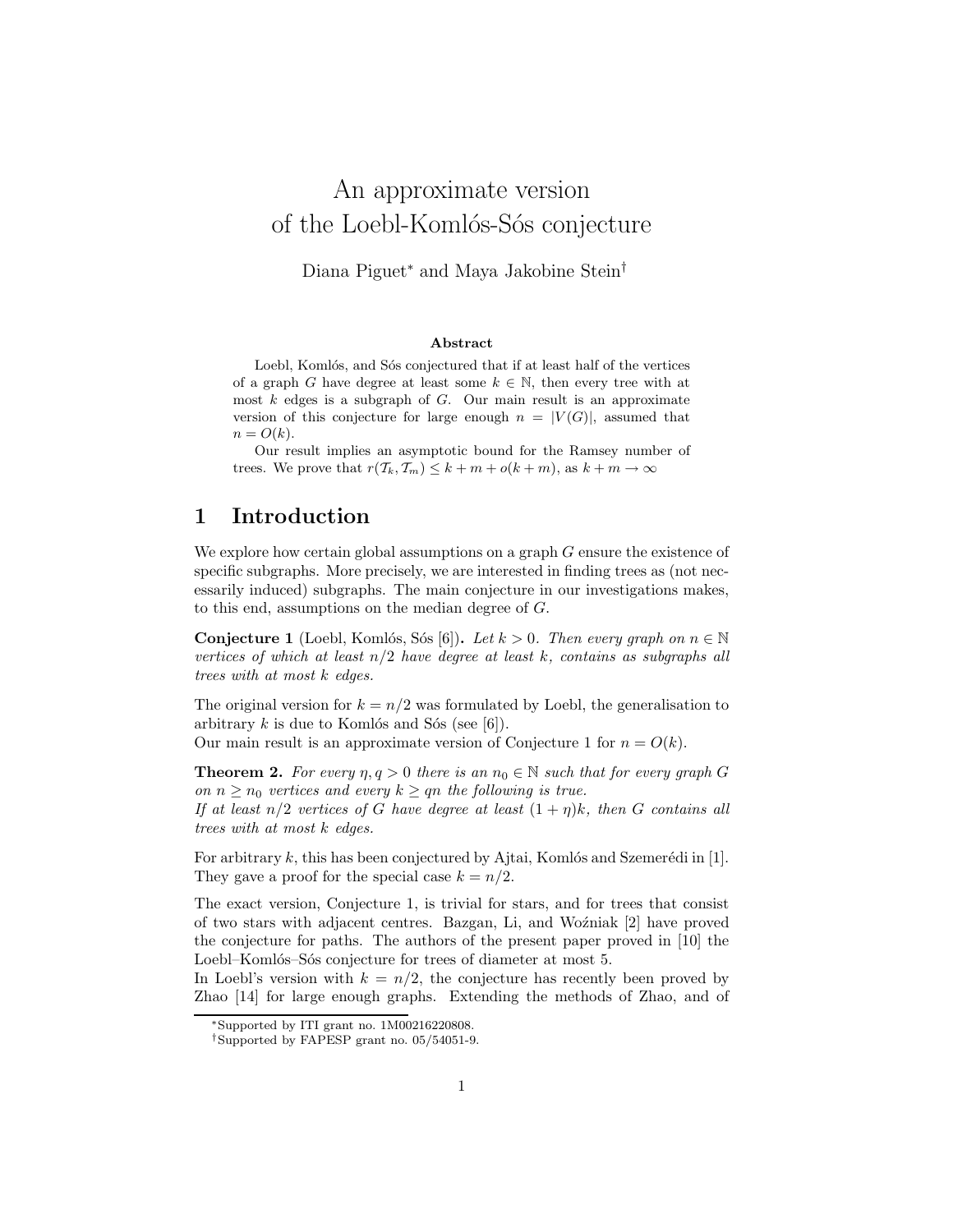the present paper, the full Loebl–Komlós–Sós conjecture has been proved very recently for  $n = O(k)$  by Hladký together with the first author [8], and independently, by Cooley [4].

A generalisation of an example due to Zhao [14] shows that the bound for the number of vertices of high degree in Conjecture 1 is asymptotically best possible. It cannot be replaced by  $n/2 - n/(k+1)$ , whenever  $k+1$  is even and divides n (for bounds in other cases, see [10]).

To see this, construct a graph G on n vertices as follows. Divide  $V(G)$  into  $2n/(k+1)$  sets  $A_i$ ,  $B_i$ , so that  $|A_i| = (k-1)/2$ , and  $|B_i| = (k+3)/2$ , for  $i = 1, \ldots, n/(k+1)$ . Insert all edges inside each  $A_i$ , and insert all edges between each pair  $A_i$ ,  $B_i$ . Now, consider the tree T we obtain from a star with  $(k+1)/2$ edges by subdividing each edge but one. Clearly,  $T$  is not a subgraph of  $G$ .

An interesting folklore observation is the following. Assume that there is a counterexample to Conjecture 1 for the dense case, i.e., there exists a graph  $G$ of order n with half of its vertices of degree k, where  $n = O(k)$ , that does not contain some tree of order  $k + 1$ . By taking many copies of G, we could then construct a counterexample to Conjecture 1 for the sparse case.

The Ramsey number  $r(H, H')$  of two graphs, H and H', is defined as the minimum integer n such for every graph  $G$  of order at least n either  $H$  is a subgraph of G, or  $H'$  is a subgraph of the complement  $\bar{G}$  of G. Extending this definition, we denote by  $r(\mathcal{H}, \mathcal{H}')$  the Ramsey number of two classes of graphs,  $\mathcal{H}$  and  $\mathcal{H}',$ that is,  $r(\mathcal{H}, \mathcal{H}')$  is the minimum integer *n* such for every graph G of order at least n either each graph  $H \in \mathcal{H}$  is a subgraph of G, or each graph  $H' \in \mathcal{H}'$  is a subgraph of the complement  $\bar{G}$  of G. We write  $r(\mathcal{H})$  as shorthand for  $r(\mathcal{H}, \mathcal{H})$ . For  $i \in \mathbb{N}$ , let  $\mathcal{T}_i$  denote the class of all trees of order i. Zhao's result implies that the Ramsey number  $r(\mathcal{T}_{k+1}) \leq 2k$ , for large k. Bounds for Ramsey numbers of trees have been studied for instance in [7]).

In the same way as the bound on  $r(\mathcal{T}_{k+1})$  follows from the Loebl conjecture, one can deduce from Conjecture 1, if true, a bound on  $r(\mathcal{T}_{k+1}, \mathcal{T}_{m+1})$ . Namely, for any colouring of the edges of the complete graph  $K_{m+k}$  with two colours, either half of the vertices have degree  $k$  in the subgraph induced by the first colour, or half of the vertices have degree  $m$  in the subgraph induced by the second colour. So the Loebl–Komlós–Sós conjecture would then imply that  $r(\mathcal{T}_{k+1}, \mathcal{T}_{m+1}) \leq k+m$ . This upper bound has been conjectured in [6], and it is not difficult to see that the bound is best possible.

Using Theorem 2, we prove this to be asymptotically true.

## **Proposition 3.**  $r(\mathcal{T}_{k+1}, \mathcal{T}_{m+1}) \leq k+m+o(k+m)$ , as  $k+m \to \infty$ .

It is not difficult to see that the exact bound of  $r(\mathcal{T}_{k+1}, \mathcal{T}_{m+1}) \leq k+m$  also follows from a positive answer to the Erdős–Sós conjecture. This well-known conjecture states that each graph with average degree greater than  $k-1$  contains all trees with at most  $k$  edges as subgraphs. For partial results on the Erdős– Sós conjecture, see e.g. [3, 11, 13]. Ajtai, Komlós, Simonovits and Szemerédi proved the Erdős–Sós conjecture for large  $n$ . (Unfortunately, a manuscript is not available yet.)

Our proof of Theorem 2 is inspired by the proof of the approximate version of the Loebl conjecture by Ajtai, Komlós and Szemerédi [1]. Here also, we use the regularity lemma followed by a Gallai-Edmonds decomposition of the reduced cluster graph. This enables us to find a certain substructure in the cluster graph,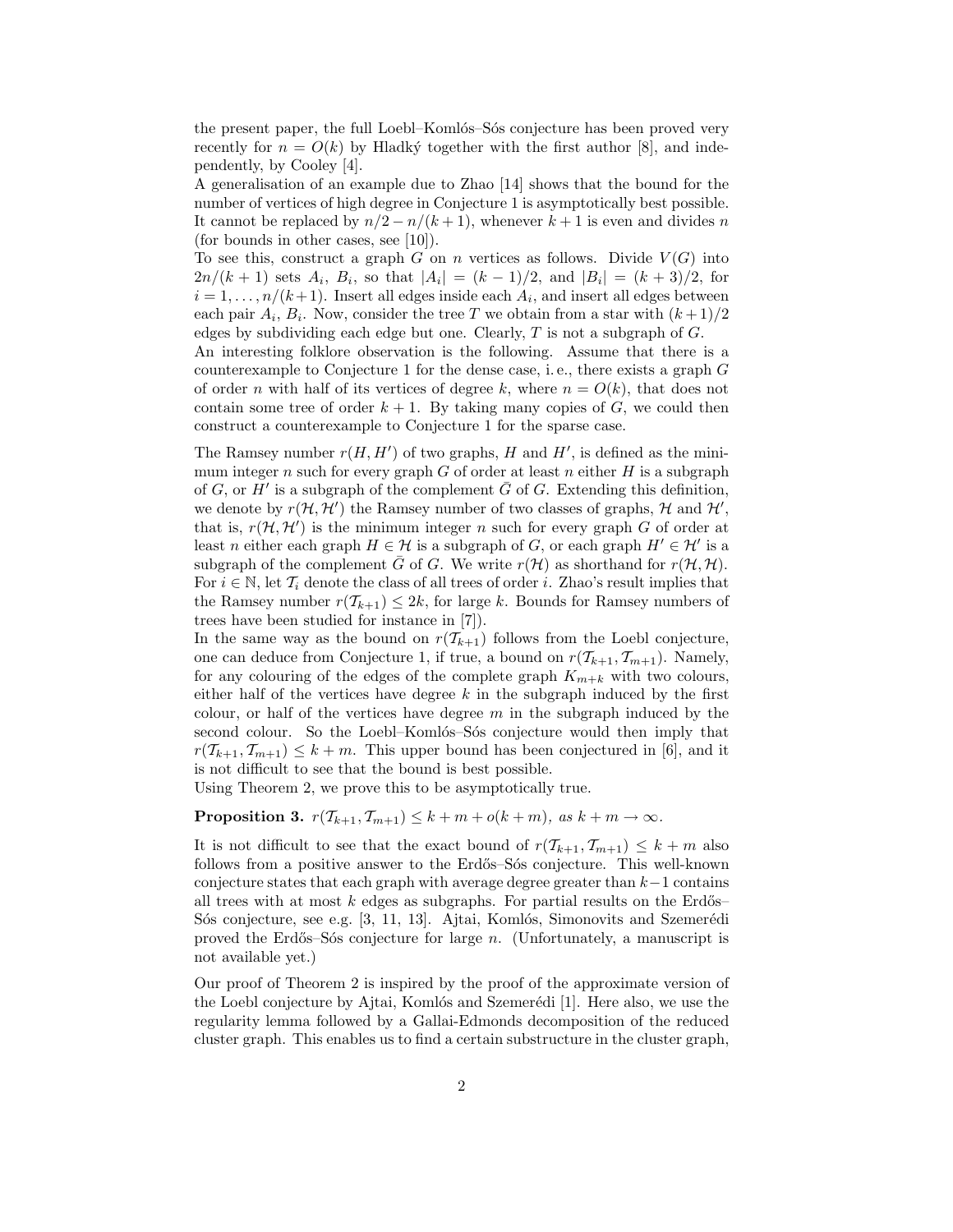which contains a large matching, and captures the degree condition on G. The tree is then embedded mainly into the matching edges.

We shall see that in the case that  $k \geq n/2$ , it is not difficult to obtain the same structure as in [1]. Our proof then follows [1], providing all details.

In the case that  $k < n/2$ , however, the situation is more complex. We will have to content ourselves with a less favourable structure in the cluster graph, which complicates the embedding of the tree. For a brief outline of the crucial ideas we then employ, see Section 3.1. The full proof is given in the remainder of Section 3.

Using similar ideas of proof, we extend Theorem 2 in a different direction. We pursue the question which other subgraphs are contained in our graph G from Theorem 2.

Our third result asserts that we can replace the trees with bipartite graphs that may have a few more edges than trees.

**Theorem 4.** For every  $\eta, q > 0$  and for every  $c \in \mathbb{N}$  there is an  $n_0 \in \mathbb{N}$  so that for each graph G on  $n \ge n_0$  vertices and each  $k \ge q_n$  the following is true.

If at least  $n/2$  vertices of G have degree at least  $(1 + \eta)k$ , then each connected bipartite graph Q on  $k + 1$  vertices with at most  $k + c$  edges is a subgraph of G.

In particular, the condition of Theorem 2 allows for embedding even cycles in  $G$ :

**Corollary 5.** For every  $\eta, q > 0$  there is an  $n_0 \in \mathbb{N}$  so that for all graphs G on  $n \geq n_0$  vertices and each  $k \geq q$  the following is true.

If at least  $n/2$  vertices of G have degree at least  $(1 + \eta)k$ , then G contains all even cycles of length at most  $k + 1$ .

Observe that a sharp version of Theorem 4 does not hold, as is witnessed by the following example. Take the complete graph on  $k$  vertices and the empty graph on  $k$  vertices. Connect these two graphs with a matching of order  $k$ . The graph we obtain satisfies the condition of the sharp version of Theorem 4, but does not contains the cycle of length  $k + 1$ .

Also, the condition that  $Q$  is bipartite is necessary. This can be seen by considering the complete bipartite graph  $K_{(1+\eta)k,(1+\eta)k}$ . This graph satisfies the condition of Theorem 4, but all its subgraphs are bipartite.

Our paper is organised as follows. In Section 2.1, we introduce the regularity lemma and discuss some basic properties of regularity. Our tool for finding the desired structure of the cluster graph, Lemma 8, will be proved in Section 2.2. All of Section 3 is dedicated to the proof of our main result, Theorem 2.

In Section 4, we explore applications and generalisations of Theorem 2. Our asymptotic bound for Ramsey numbers of trees (Proposition 3) will be derived in Section 4.1. In Section 4.2, we prove Theorem 4.

## 2 Preliminaries

The purpose of this section is to introduce the two main tools used in the proofs of Theorem 2 and Theorem 4. The first of these tools is the well-known regularity lemma. The second is Lemma 8, which will give structural information on our graph G from Theorem 2 (and Theorem 4). We derive it from the Gallai-Edmonds matching theorem.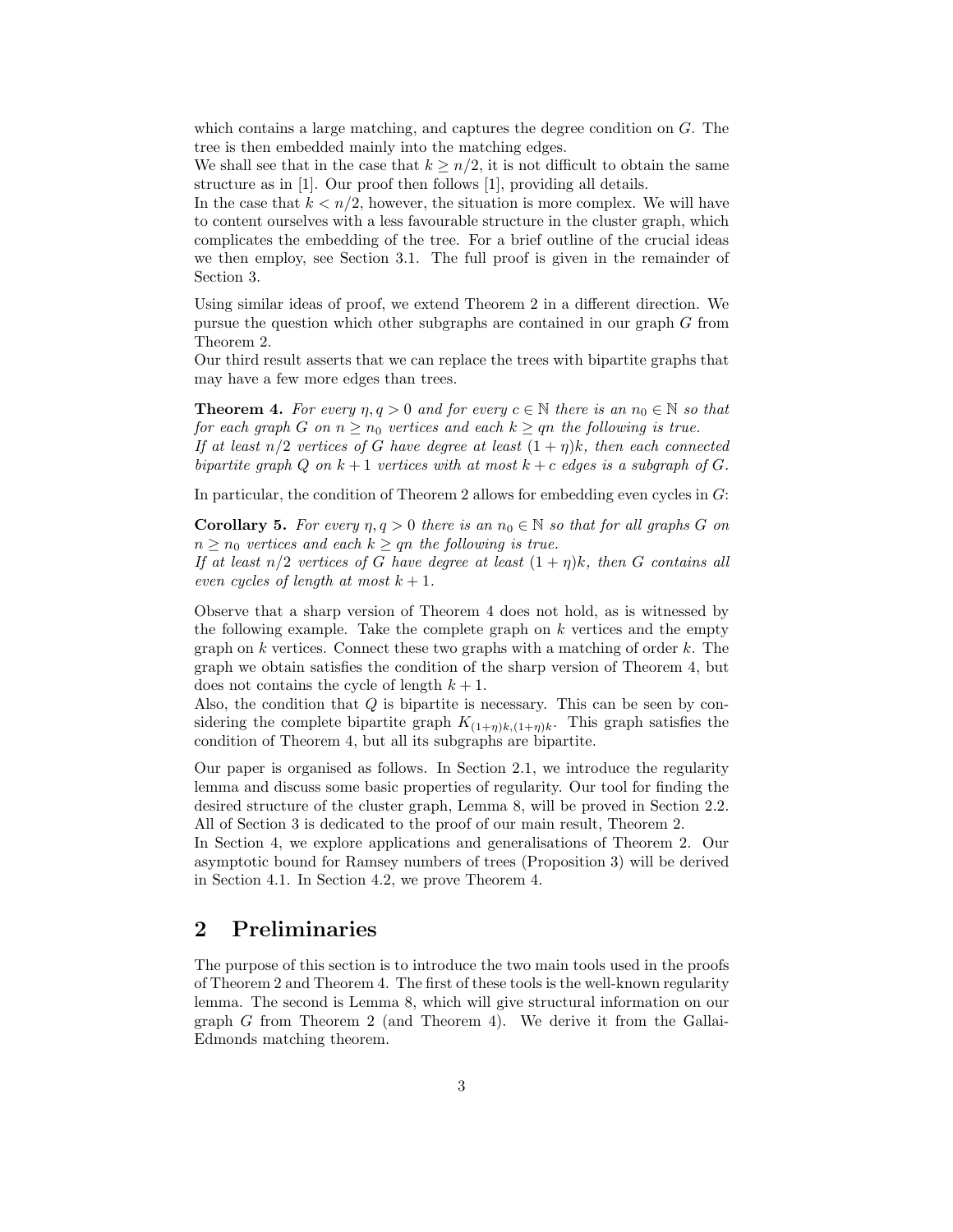## 2.1 Regularity

In this subsection, we introduce the notion of regularity, state Szemerédi's regularity lemma, and review a few useful properties of regularity. All of this is well-known, so the advanced reader is invited to skip this section. For an instructive survey on the regularity lemma and its applications, consult [9].

Let us first go through some necessary notation. For a graph  $G = (V, E)$ , with  $W \subseteq E$  and  $S \subseteq V$ , we will write  $G - W$  for the subgraph  $(V, E \setminus W)$  of G, and  $G-S$  the subgraph of G which is obtained by deleting all vertices of S and all incident edges. For subsets X and Y of the vertex set  $V(G)$ , define  $N_Y(X)$ as the set of all neighbours of X in  $Y \setminus X$ . If X and Y are disjoint, then let  $e(X, Y)$  denote the number of edges between X and Y. The *density* of the pair  $(X, Y)$  is  $d(X, Y) := \frac{e(X, Y)}{|X||Y|}.$ 

A bipartite graph G with partition classes  $C_1$  and  $C_2$  is called  $\varepsilon$ -regular if for all subsets  $C'_1 \subseteq C_1$ ,  $C'_2 \subseteq C_2$  with  $|C'_1| \geq \varepsilon |C_1|$  and  $|C'_2| \geq \varepsilon |C_2|$ , it is true that  $|d(C_1, C_2) - d(C'_1, C'_2)| < \varepsilon.$ 

A partition  $C_0 \cup C_1 \cup \cdots \cup C_N$  of  $V(G)$  is called  $(\varepsilon, N)$ -regular, if

- $|C_0| \leq \varepsilon n$  and  $|C_i| = |C_j|$  for  $i, j = 1, \ldots, N$ ,
- all but at most  $\varepsilon N^2$  pairs  $(C_i, C_j)$  with  $i \neq j$  are  $\varepsilon$ -regular.

We are now ready to state Szemerédi's regularity lemma.

**Theorem 6** (Regularity lemma, Szemerédi [12]). For every  $\varepsilon > 0$  and  $m_0 \in \mathbb{N}$ , there exist  $M_0, N_0 \in \mathbb{N}$  so that every graph G of order  $n \geq N_0$  admits an  $(\varepsilon, N)$ regular partition of its vertex set  $V(G)$  with  $m_0 \leq N \leq M_0$ .

Call the partition classes  $C_i$  of G clusters. Now, for each graph  $G$ , for each  $(\varepsilon, N)$ -regular partition of  $V(G)$ , and for any density p define the *cluster graph* (sometimes called reduced graph) in the following standard way.

First, we construct an auxiliary graph  $G_p$  obtained from G by deleting all edges inside the clusters  $C_i$ , all edges that are incident with  $C_0$ , all edges between irregular pairs, and all edges between regular pairs  $(C_i, C_j)$  of density  $d(C_i, C_j) < p$ . Set  $s := |C_i|$ , and observe that

$$
|E(G - G_p)| \le N\frac{s^2}{2} + \varepsilon n^2 + \varepsilon N^2 s^2 + \frac{N^2}{2} p s^2 \le (\frac{1}{2m} + 2\varepsilon + \frac{p}{2})n^2. \tag{1}
$$

Now, the *cluster graph*  $H = H_p$  on the vertex set  $\{C_i\}_{1 \leq i \leq N}$  has an edge  $C_i C_j$ for each pair  $(C_i, C_j)$  of clusters that has positive density in  $G_p$ . We shall prefer to work with the *weighted cluster graph*  $\overline{H} = \overline{H}_p$  which we obtain from H by assigning weights

$$
w(C_i C_j) := d(C_i, C_j)s
$$

to the edges  $C_iC_j \in E(H)$ .

In the setting of weighted graphs, the (weighted) *degree* of a vertex  $v$  is defined as

$$
\deg(v) := \sum_{u \in N(v)} w(vu),
$$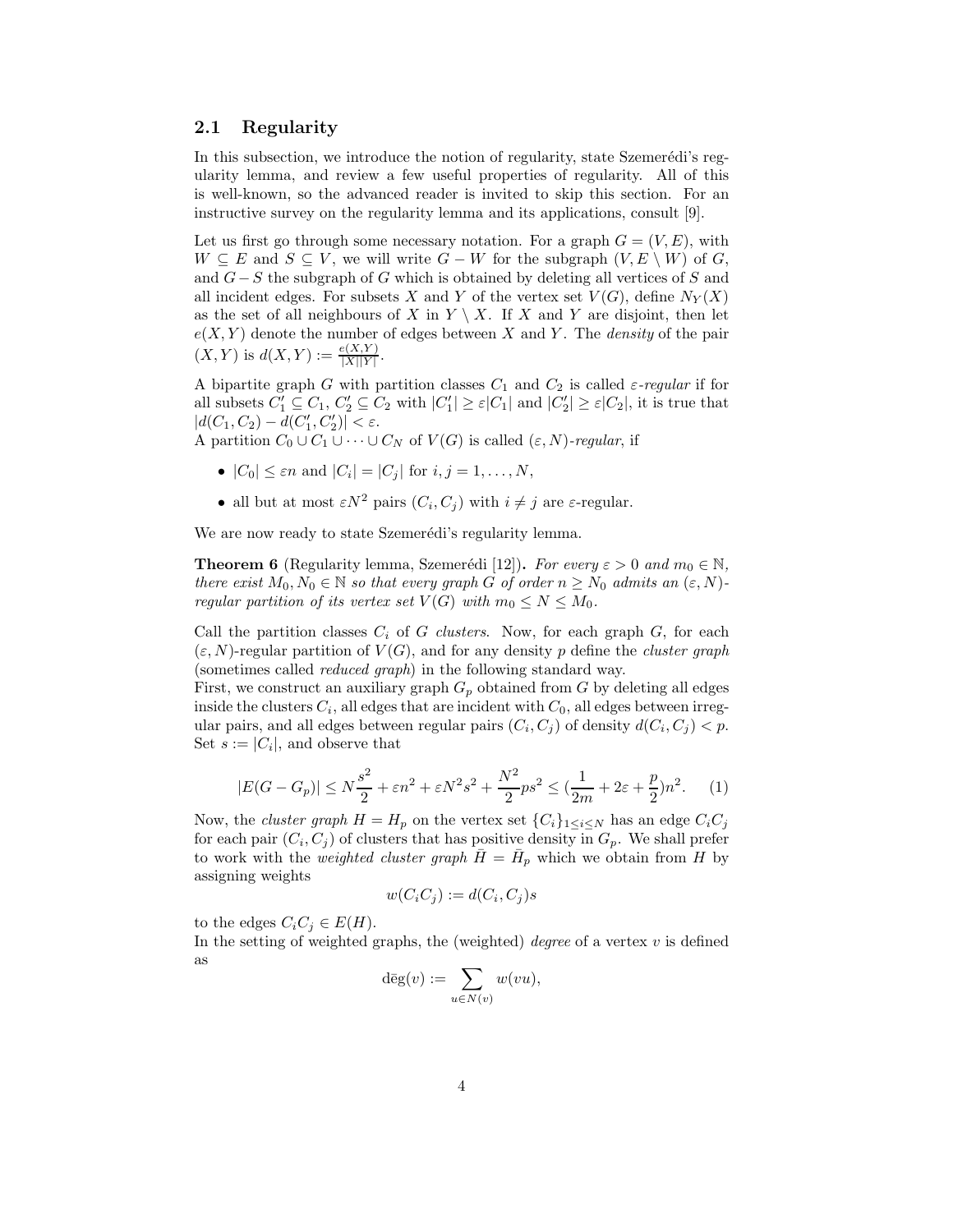and the degree into a subset  $U \subseteq V(\overline{H})$ , where we only count the weights of  $v-U$ edges, is denoted by  $\deg_U(v)$ . We shall adopt this notation for our weighted cluster graph  $\overline{H}$ . For a subset  $X \subseteq C_j$ , we write

$$
\deg_X(C_i) := \frac{e(X, C_i)}{s}.
$$

For a set  $\mathcal Y$  of subsets of distinct clusters from  $G_p - C_i$ , we shall write  $\deg_{\mathcal Y}(C_i)$ for  $\sum_{Y \in \mathcal{Y}} \text{deg}_Y(C_i)$ .

We shall often use edges of  $\bar{H}$  to represent the respective subgraph of  $G_p$ , or its vertex set. For example, an edge  $e = CD \in E(H)$ , might refer to the subgraph of  $G_p$  induced by  $C \cup D$ , or to  $C \cup D$  itself. And for a set  $U \subseteq C \cup D$ , we sometimes use the shorthand  $e \cap U$  for  $(C \cup D) \cap U$ .

Let us review some basic properties of  $G_p$  and  $\overline{H}$ . Let  $C, D \in V(\overline{H})$ : We call a set  $D' \subseteq D$  significant, if  $|D'| \geq \varepsilon s$ . A vertex  $v \in C$  is called typical to a significant set  $D'$  if  $\deg_{D'}(v) \ge \deg_{D'}(C) - 2\varepsilon s$ . Observe that

At most  $\epsilon s$  vertices of C are not typical to a given significant set  $D'$ . . (2)

Similarly, we have that

all but at most  $\varepsilon s$  vertices v of C have degree  $\deg_{G_p}(v) \leq \deg(C) + 2\varepsilon s$ . (3)

Also, almost all vertices of any cluster  $C \in V(\overline{H})$  are typical to almost all significant sets, in the following sense.

If Y is a set of significant subsets of clusters in  $V(\bar{H})$ , then

$$
|\{Y \in \mathcal{Y} : \deg_Y(v) \ge \deg_Y(C) - 2\varepsilon s\}| \ge (1 - \sqrt{\varepsilon})|\mathcal{Y}|,\tag{4}
$$

for all but at most  $\sqrt{\varepsilon} s$  vertices  $v \in C$ .

To see this, assume that the set  $C' \subseteq C$  of vertices not satisfying (4) is larger than  $\sqrt{\varepsilon}$ s. Then

$$
\sum_{Y \in \mathcal{Y}} |\{v \in C : v \text{ is not typical to } Y\}| \ge \sum_{v \in C'} |\{Y \in \mathcal{Y} : v \text{ is not typical to } Y\}|
$$
  

$$
\ge |C'|\sqrt{\varepsilon}|\mathcal{Y}|
$$
  

$$
> \varepsilon s|\mathcal{Y}|.
$$

Thus there is a  $Y \in \mathcal{Y}$  such that more than  $\varepsilon |C|$  vertices in C are not typical to  $Y$ , a contradiction to  $(2)$ .

## 2.2 The matching

The main interest in this subsection is Lemma 8, which will give us important structural information on the cluster graph  $H$  that corresponds to the graph  $G$ from Theorem 2 (or later Theorem 4). A weaker variant of this lemma, Lemma 9 below, appeared in [1].

For the proof of Lemma 8, we need a simplified version of the Gallai-Edmonds matching theorem, a proof of which can be found for example in [5].

A 1-factor, or perfect matching, of a graph  $G$  is a 1-regular spanning subgraph of G. We call G factor-critical, if for each  $v \in V(G)$ , there exists a perfect matching of  $G - v$ .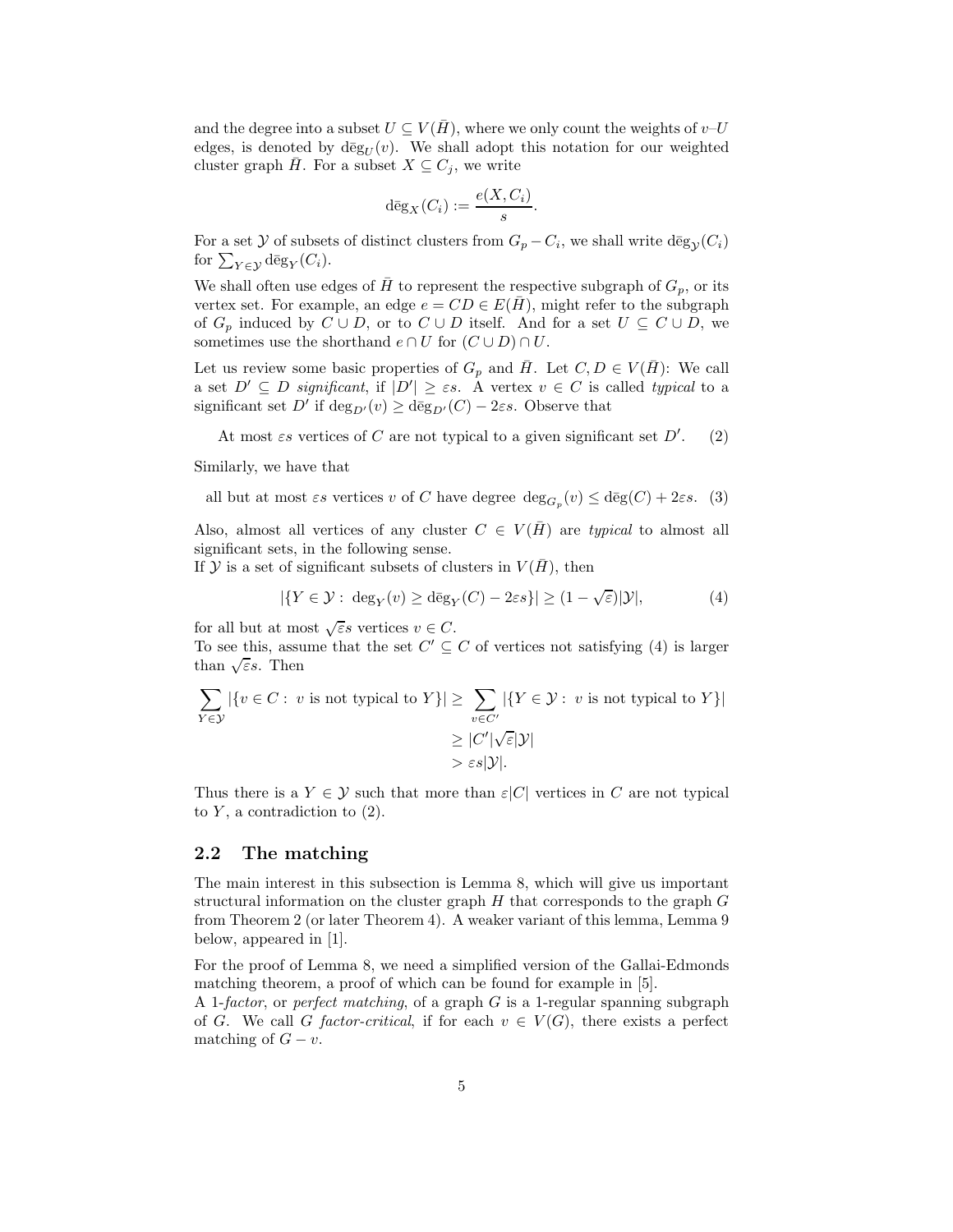

Figure 1: The graph  $H$  with the matching  $M$ , and sets  $L, S$  and Y.

**Theorem 7** (Gallai, Edmonds). Every graph G contains a set  $S \subseteq V(G)$  so that each component of  $G-S$  is factor-critical, and so that there is a matching in G that matches the vertices of S to vertices of different components of  $G-S$ .

We are now ready for one of the key tools in the proof of Theorem 2. (Recall that we write  $\deg_{M\cup L}(v)$  for  $\deg_{V(M)\cup L}(v)$ .)

**Lemma 8.** Let  $\overline{H}$  be a weighted graph on N vertices, and let  $K \in \mathbb{R}$ . Let L be the set of those vertices  $v \in V(\bar{H})$  with  $\text{deg}(v) \geq K$ . If  $|L| > N/2$ , then there are two adjacent vertices  $v_A, v_B \in L$ , and a matching M in  $\overline{H}$  such that one of the following holds.

- (a) M covers  $N({v_A,v_B})$ ,
- (b) M covers  $N(v_A)$ , and  $\text{deg}_{M\cup L}(v_B) \geq K/2$ . Moreover, each edge in M has at most one endvertex in  $N(v_A)$ .

*Proof.* Observe that we may assume that  $Y := V(\overline{H}) \setminus L$  is independent. (In fact, otherwise we simply delete the edges in  $E(Y)$ , which will not affect the degree of the vertices in L.)

Theorem 7 applied to the unweighted version of  $\bar{H}$  yields a set  $S \subseteq V(\bar{H})$ . Among all matchings  $M'$  satisfying the conclusion of Theorem 7, choose  $M'$  so that it contains a maximal number of vertices of  $Y$ . Extend  $M'$  to a maximal matching M of  $\bar{H}$ .

Set  $L' := L \setminus S$ . Clearly, if there is an edge  $v_A v_B$  with endvertices  $v_A, v_B \in L'$ , then (a) holds. Therefore, we may assume that  $L'$  is independent.

Then, each edge of  $\bar{H}$  that is not incident with S has one endvertex in  $L'$ , and one in Y. Consider any component C of  $H-S$ . Since C is factor-critical, we have that  $|(C - u) \cap Y| = |(C - u) \cap L'|$ , for every  $u \in V(C)$ . Hence, C consists of only one vertex, and so must every component of  $H-S$ .

Denote by X the subset of Y that is not covered by  $M$ . Set  $\tilde{L} := N(L') \cap L \subseteq$ S (see Figure 1). Now, if there is a vertex  $v_B \in L$  whose weighted degree into  $H - X$  is at least  $K/2$ , then  $v_B$ , together with any of its neighbours  $v_A$  in  $L'$ , satisfies (b). So, we may assume that for each  $u \in \tilde{L}$ ,

$$
\deg_{\bar{H}-X}(u) < K/2,\tag{5}
$$

and hence  $\deg_X(u) \geq K/2$ .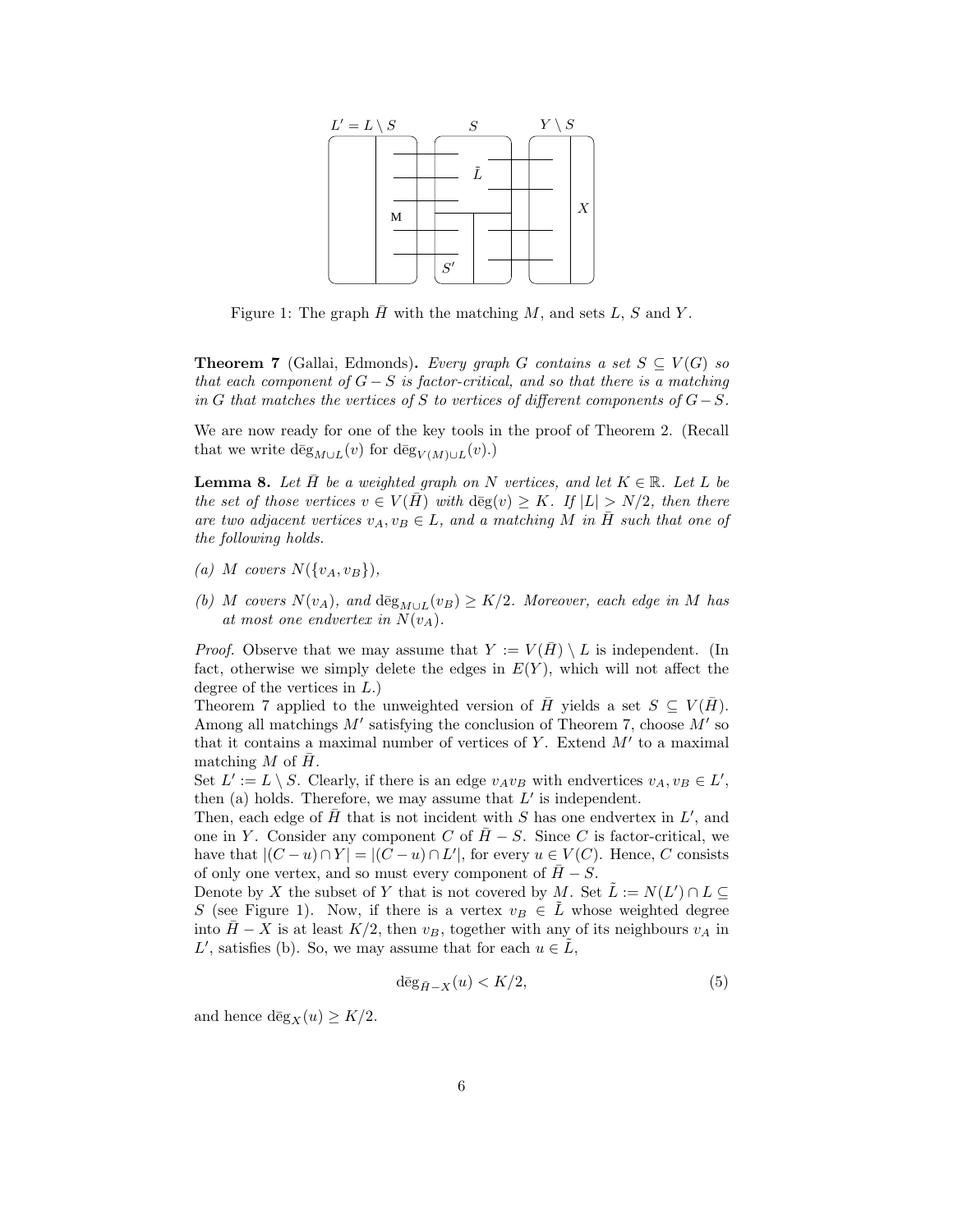On the other hand,  $\deg_{\tilde{L}}(w) < K$  for each  $w \in X$ . Thus, by double (weighted) edge-counting, it follows that

$$
|X| \ge \frac{|\tilde{L}|}{2}.\tag{6}
$$

Set  $S' := S \cap Y$ . By (5), the total weight of the edges in  $E(\tilde{L} \cup S', L')$  is less than  $\frac{1}{L}|K/2 + |S'|K$ , while each vertex of L' has weighted degree at least K into  $\tilde{L} \cup S'$ . Thus, again by double edge-counting, and by (6),

$$
|X| + |S'| \ge \frac{|\tilde{L}|}{2} + |S'| > |L'|.\tag{7}
$$

Furthermore, since Y is independent, M matches  $S' \subseteq Y$  to  $L'$ . Thus  $|L'| \ge$  $|S'|+|L\setminus M|,$  and so, by (7),

$$
|X| > |L \setminus M|.
$$

Since  $|L| > \frac{N}{2}$ , this implies that M contains an edge uv with both  $u, v \in L$ . We may assume that  $v \in L'$  and  $u \in \tilde{L}$ . By (5), u has a neighbour w in X. Hence, the matching  $M' \cup \{uw\} \setminus \{uv\}$  covers more vertices of Y than  $M'$  does, a contradiction to the choice of  $M'$ . a contradiction to the choice of  $M'$ .

Note that in the case  $K \geq N/2$  the situation in Lemma 8 is less complicated. In that case, observe that clearly  $|S| \leq |V(\bar{H}-S)|$ . So, either  $|S| = |V(\bar{H}-S)|$ (in which case conclusion (a) of Lemma 8 holds), or there is a component  $C$  of  $H - S$  that has more than one vertex. Thus, as C is factor-critical, there exists an  $L'-L'$  edge in C, and (a) holds again.

This proves the following lemma, which appeared in [1].

**Lemma 9.** If  $K \geq N/2$ , then Lemma 8 always yields Case (a).

In the case  $k \geq n/2$ , this observation simplifies our proof of Theorem 2 considerably, as then only the simplest case needs to be treated. We shall not make use of Lemma 9 in our proof of Theorem 2.

# 3 Proof of Theorem 2

The organisation of this section is as follows. The first subsection is devoted to an outline of our proof, highlighting the main ideas, leaving out all details. In Subsection 3.2, assuming that we are given a host graph  $G$  and a tree  $T^*$ as in Theorem 2, we shall first apply the regularity lemma to  $G$ . We then use Lemma 8 to find a substructure of the corresponding weighted cluster graph  $\bar{H}$ , which will facilitate the embedding of  $T^*$ .

We shall prepare  $T^*$  for this by cutting it into small pieces in Subsections 3.3 and 3.4. Then, in Subsection 3.5, we partition the matching given by Lemma 8, according to the decomposition of the tree  $T^*$ . In Subsection 3.6, we expose tools that we need for our embedding. What remains is the actual embedding procedure, which we divide into the two cases given by Lemma 8, and treat separately in Subsections 3.7 and 3.8.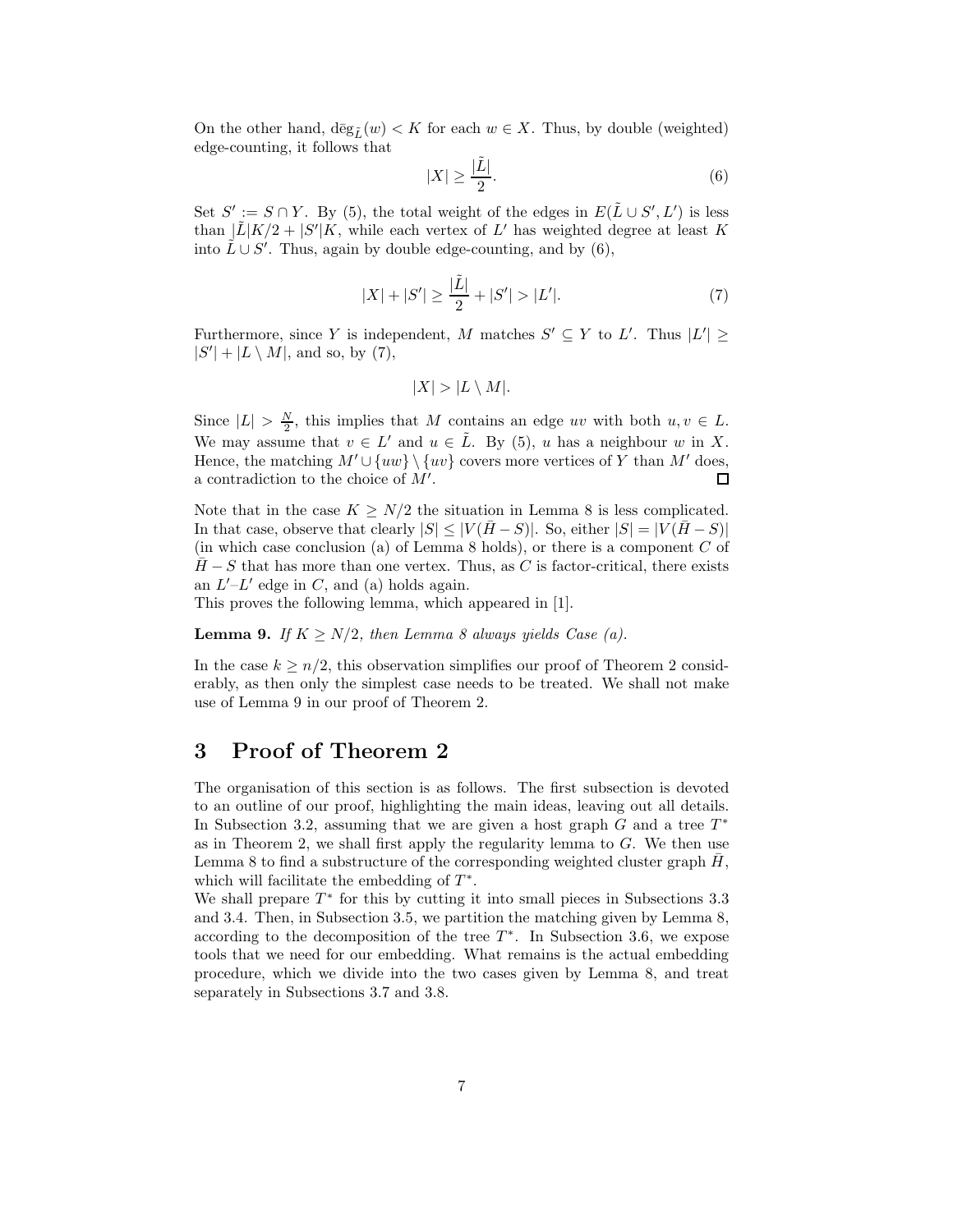#### 3.1 Overview

In this subsection, we shall give an outline of our proof of Theorem 2. So, assume that we are given  $\eta > 0$  and  $q > 0$ . The regularity lemma applied to parameters depending on  $\eta$  and  $q$  yields an  $n_0 \in \mathbb{N}$ . Now, let  $n \geq n_0$ , let  $k \geq qn$ , let G be a graph of order n that satisfies the condition of Theorem 2, and let  $T^*$ be a tree with  $k$  edges. We wish to find a subgraph of  $G$  that is isomorphic to  $T^*$ , i.e. we would like to embed  $T^*$  in  $G$ .

In order to do so, consider the weighted cluster graph  $\bar{H}$  corresponding to G that is given by the regularity lemma. Denote by  $L \subseteq V(H)$  the set of those clusters that have degree at least  $(1+\pi')k$  in  $\overline{H}$ , where  $\pi' = \pi'(\eta, q) > 0$ . Apply Lemma 8 to  $\bar{H}$  and  $K := (1 + \pi^i)k$  which yields vertices  $A, B \in V(\bar{H})$  and a matching  $M$ . The rest of our proof will be divided into two cases, corresponding to the two possible conclusions (a) and (b) of Lemma 8.

As the technical details for these two cases overlap, we will not completely separate them later on in the proof. In this outline, however, we think it is more instructive to present first the easier proof for Case (a), and then turn our attention to Case (b).

If the output of Lemma 8 is Case (a), then we shall decompose  $T^*$  into small subtrees (of order much below  $\eta k$ ) and a small set SD of vertices (of constant order in n), so that between any two of our subtrees lies a vertex from  $SD$ (the name  $SD$  stands for 'seeds'). In fact,  $SD$  is the disjoint union of two sets  $SD^{A}$  and  $SD^{B}$ , and each tree of  $T^{*} - SD$  is adjacent to only one of these two sets. Denote the set of trees adjacent to  $SD^A$  by  $\mathcal{T}_A$ , and the set of trees adjacent to  $SD^B$  by  $T_B$ . The formal definition of  $SD$ ,  $T_A$  and  $T_B$  can be found in Section 3.3.

Next, in Section 3.5, we partition the matching M from Lemma 8 into  $M_A$ and  $M_B$ . This is done in a way so that  $\deg_{M_A}(A)$  is large enough so that  $F_A := \bigcup \mathcal{T}_A$  fits into  $M_A$ , and  $\text{deg}_{M_B}(B)$  is large enough so that  $F_B := \bigcup \mathcal{T}_B$ fits into  $M_B$ .

Finally, in Section 3.7, we embed  $SD^A$  in A and  $SD^B$  in B and use the regularity of the edges in  $\bar{H}$  to embed the small trees of  $\mathcal{T}_A \cup \mathcal{T}_B$ , one after the other, levelwise, into  $M_A \cup M_B$ . The order of this embedding procedure will be such that the already embedded part of  $T^*$  is always connected.

Moreover, the structure of our decomposition of  $T^*$ , and the fact that we embed the trees from  $\mathcal{T}_A \cup \mathcal{T}_B$  in the matching edges, ensures that the predecessor of any vertex  $r \in \overline{SD^A} \cup SD^B$  is embedded in a cluster that is adjacent to A, respectively to  $B$  (in which we wish embed r). This enables us to embed all of  $SD$  in  $A \cup B$ , as planned.

An important detail of our embedding technique is that we shall always try to balance the embedding in the matching edges, in the sense that the used part of either side should have about the same size. We only allow for an unbalanced embedding if the degree of A resp. B into one of the endclusters of the concerned edge is already 'exhausted' (cf. Property  $(\diamond)$  in Section 3.6). In practice, this means that whenever we have the choice into which endcluster of an edge  $e \in M$ we embed the root of some tree of  $\mathcal{T}_A \cup \mathcal{T}_B$ , we shall choose the side carefully.

In this manner, we can ensure that all of  $T^*$  will fit into  $M$  (or more precisely into the corresponding subgraph of  $G$ ). This finishes the embedding of  $T^*$  in Case (a) of Lemma 8.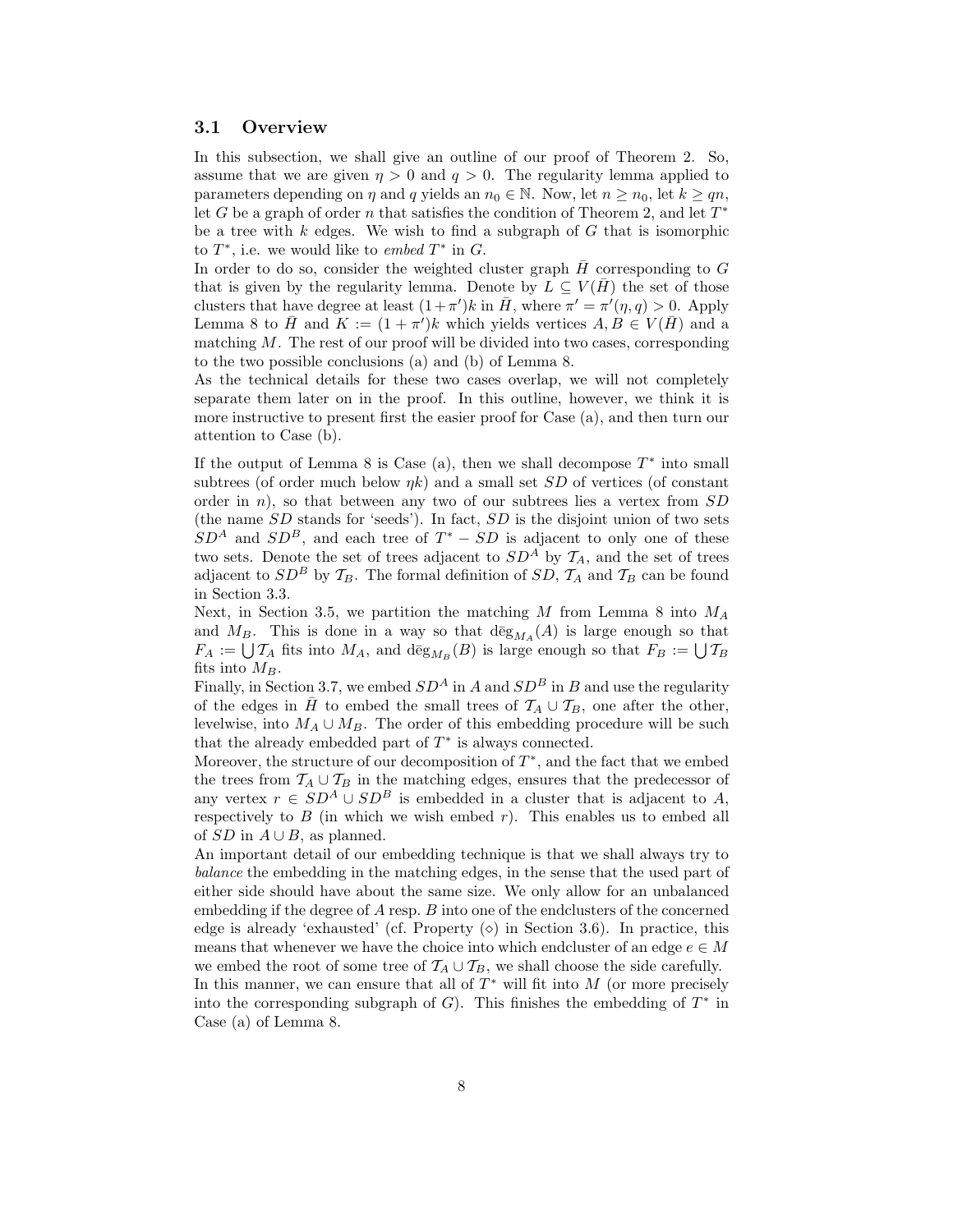In Case (b) of Lemma 8, it is not possible to partition the matching  $M$  into  $M_A$ and  $M_B$  so that  $F_A$  fits into  $M_A$  and  $F_B$  fits into  $M_B$ , as in Case (a). More precisely, for any partition of M into  $M_A$  and  $M_B$ , if  $\text{deg}_{M_A}(A)$  allows for the embedding of a forest of order t, say, in  $M_A$ , then  $\text{deg}_{M_B\cup L}(B)$  only guarantees for the embedding of a forest of order at most  $(k-t)/2$  in the subgraph of  $G_p$ induced by  $M_B$  and the edges incident with  $L'$ , where  $L' := L \setminus M$ . For more details on this, see Lemma 10.

We use a combination of two strategies to overcome this problem. Firstly, we shall embed  $T^*$  in two phases, leaving for the second phase some subtrees that are (each) adjacent to only one vertex from SD. Secondly, we shall embed some of the trees from  $T_B$  in part of the matching reserved for  $F_A$ . This means that we 'switch' some of our trees to  $\mathcal{T}_A$ .

Let us explain the two strategies in more detail. We modify our sets  $\mathcal{T}_A \cup \mathcal{T}_B$ , in the following way. Denote by  $\bar{T}_A$  the set of those trees from  $\mathcal{T}_A$  that are adjacent to only one vertex from  $SD^A$ , and similarly define  $\overline{T}_B$ . (Observe that thus the deletion of any tree in  $\bar{T}_A \cup \bar{T}_B$  leaves  $T^*$  connected.) We may assume that

$$
|V(\bigcup \bar{\mathcal{T}}_A)| \geq |V(\bigcup \bar{\mathcal{T}}_B)|.
$$

Finally, set  $\mathcal{T}' := (\mathcal{T}_A \cup \mathcal{T}_B) \setminus (\bar{\mathcal{T}}_A \cup \bar{\mathcal{T}}_B)$ . Our plan now is to first embed the trees from  $T' \cup \overline{T}_B$  together with the vertices from SD and to postpone the embedding of  $\bar{F}_A := \bigcup \bar{T}_A$  to a later stage. As the part of the tree embedded in the first phase is connected, we avoid the difficulty of having to connect already embedded parts of  $T^*$  in the second phase.

Now, we shall partition M into  $M_F$  and  $\overline{M}_B$  so that  $\overline{\deg}_{M_F}(A)$  allows for the embedding of  $\bigcup \mathcal{T}'$ , and  $\text{deg}_{\bar{M}_B\cup L}(B)$  allows for the embedding of  $\bar{F}_B := \bigcup \bar{T}_B$ . This actually means that the place we reserved for the embedding of  $F_B - V(\bar{F}_B)$ lies in  $M_F$ . Therefore, we shall 'switch' this forest to  $\mathcal{T}_A$  (which is the second of our strategies).

Let us explain what we mean by *switching*. For each tree  $T \in \mathcal{T}_B \setminus \overline{\mathcal{T}}_B$ , delete all vertices from T that are adjacent to  $SD^B$  in  $T^*$  and add them to  $SD^A$ . Put the components of what remains of T into  $\mathcal{T}_A$ . Denote the thus enlarged  $SD^A$ by  $\bar{SD}^A$  and set  $\bar{SD} := \bar{SD}^A \cup SD^B$ .

After switching all trees  $T \in \mathcal{T}_B \setminus \overline{\mathcal{T}}_B$ , denote by  $\mathcal{T}_F$  the (enlarged) set  $\mathcal{T}_A \setminus \overline{\mathcal{T}}_A$ . That is,  $\mathcal{T}_F$  consists of all trees from the original  $\mathcal{T}_A \setminus \overline{\mathcal{T}}_A$ , together with all trees we generated by switching. It will be easy to verify that the switching procedure does not increase too much the number of seeds.

Also, each tree from  $\mathcal{T}_F$  and  $\bar{\mathcal{T}}_A$  is adjacent only to the enlarged  $\bar{SD}^A$ , and each tree from  $\bar{T}_B$  is still adjacent only to  $SD^B$ . For details on the switching procedure, consult Section 3.4.

It remains to embed  $T^*$  in  $G$ , which is done in Section 3.8. We first embed the vertices from  $\bar{SD}^A \cup SD^B$  in  $A \cup B$ , embed  $F_F := \bigcup \mathcal{T}_F$  in  $M_F$ , and embed part of  $\overline{T}_B$  in  $\overline{M}_B$ , in the same way as in Case (a). In a second phase, we embed the remaining trees from  $\bar{T}_B$  into edges of H that are incident with L'. For each tree, we are able to find a free space in a suitable edge because of the high degree of the clusters from  $L'$ .

In the remaining third phase we wish to embed  $\bar{F}_A$ . We shall now use all of M, forgetting about the partition into  $M_F$  and  $\overline{M}_B$ . The neighbours of the trees from  $\bar{T}_A$  in  $\bar{SD}^A$  have already been embedded in the first phase. Having chosen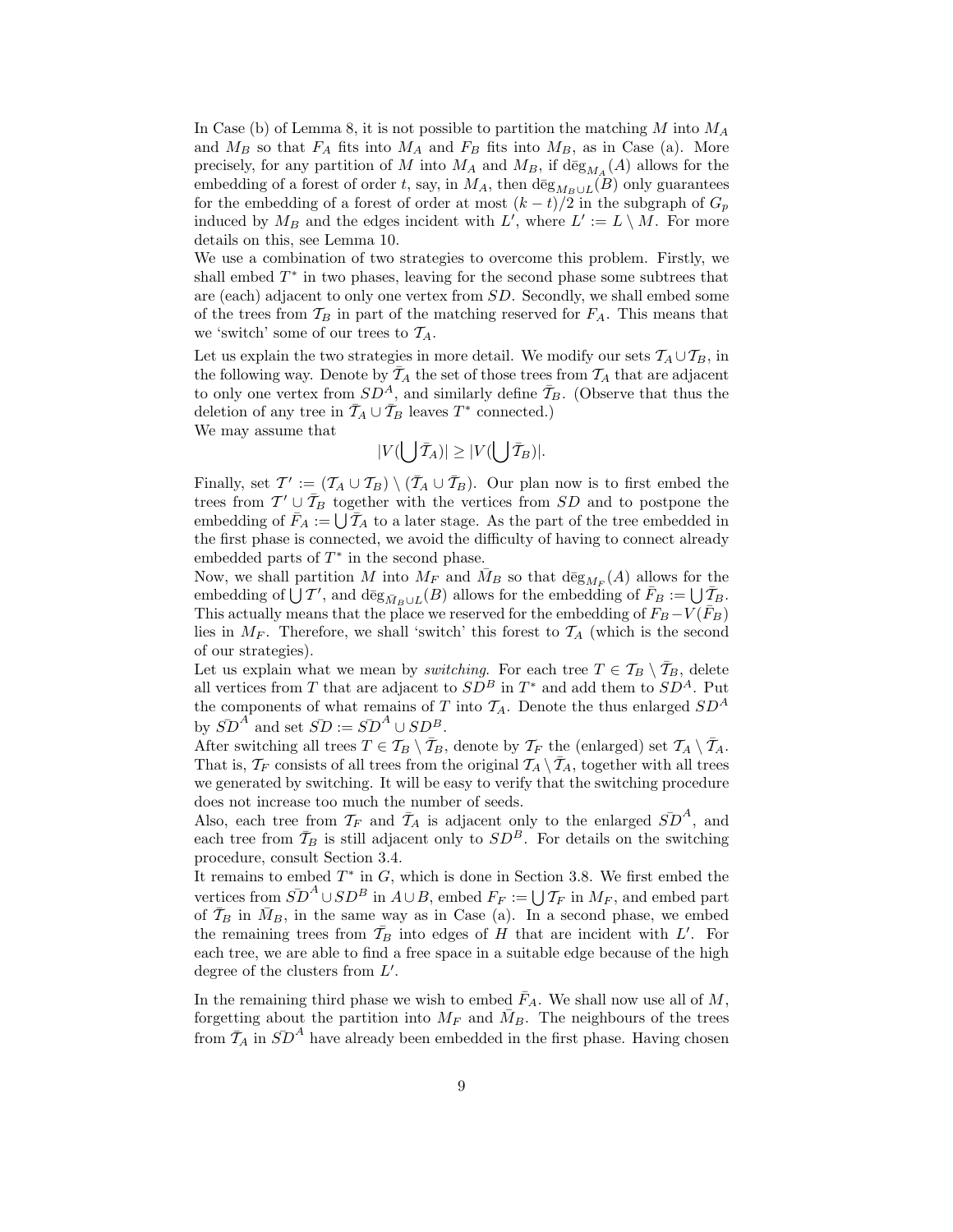their images carefully then, ensures that now they have still large enough degree into what is not yet used of M. Hence, there is enough place for  $F_A$  in M.

Also, it is essential here that each edge of M meets  $N(A)$  in at most one cluster. The reason is that parts of these clusters might have been used in the first and second phases of the embedding. So, some of the edges involved might be unbalanced, in the sense above, because e.g. the degree of  $B$  was such that we were not able to choose the endcluster in which we embedded the roots of the trees from  $\overline{T}_B$ . However, as each edge of M has at most one endcluster in  $N(A)$ , it is irrelevant whether the embedding is balanced or not in these edges.

The embedding itself of  $\overline{F}_A$  is done as before. This finishes the sketch of our proof in Case (b).

## 3.2 Preparations

We shall now prove Theorem 2. First of all, we fix a few constants depending on  $\eta$  and  $q$ . Set

$$
\pi := \min\{\eta, q\}, \quad \varepsilon := \frac{\pi^7 q}{25 \cdot 10^7} \quad \text{and} \quad m_0 := \frac{500}{q\pi^3}.
$$

The regularity lemma (Theorem 6) applied to  $\varepsilon$ , and  $m_0$  yields natural numbers  $M_0$  and  $N_0$ .

Fix

$$
\beta := \frac{\varepsilon}{M_0}, \quad p := \frac{\pi^3 q}{250} \quad \text{ and } \quad n_0 := \max\left\{N_0, \frac{8M_0}{\beta} \cdot \frac{8}{p}\right\}.
$$

Thus our constants satisfy the following relations

$$
\frac{1}{n_0} \ll \beta \ll \varepsilon \ll \frac{1}{m_0} < p \ll \pi \leq q,
$$

where  $a \ll b$  stands for the fact that  $a < \frac{\pi}{100}b$ . In particular, p satisfies

$$
4\varepsilon + \frac{1}{m_0} < p = \frac{\pi^3 q}{250}.\tag{8}
$$

Let  $n \geq n_0$ , let  $k \geq qn$ , and let G be a graph of order n which has at least  $\frac{n}{2}$ vertices of degree at least  $(1 + \eta)k$ . Suppose  $T^*$  is a tree of order  $k + 1$ . Our aim is to find an embedding  $\varphi: V(T^*) \to V(G)$  that preserves adjacency. Now, by Theorem 6 there exists an  $(\varepsilon, N)$ -regular partition of  $V(G)$ , with  $m_0 \leq$ 

 $N \leq M_0$ . As in Section 2.1, let  $G_p$  be the subgraph of G that preserves exactly the edges between regular pairs of density at least p.

By  $(1)$  and by  $(8)$ ,

$$
|E(G - G_p)| < pn^2 \le \frac{\pi^3}{250} kn.
$$

Thus, for all but at most  $\frac{\pi^2}{50}n$  vertices v, we have that  $\deg_{G_p}(v) \geq \deg_G(v) - \frac{\pi}{5}k$ . Hence,

$$
G_p
$$
 has at least  $(1 - \frac{\pi^2}{25})\frac{n}{2}$  vertices of degree at least  $(1 + \frac{4\pi}{5})k$ .

Let  $\bar{H} = \bar{H}_p$  be the weighted cluster graph corresponding to  $G_p$ . Denote by L the set of those clusters in  $V(\bar{H})$  that contain more than  $\epsilon s$  vertices of degree at least  $(1 + \frac{4\pi}{5})k$  in  $G_p$ . A simple calculation shows that  $|L| > (1 - \frac{\pi^2}{5})$  $(\frac{1}{5})\frac{N}{2}.$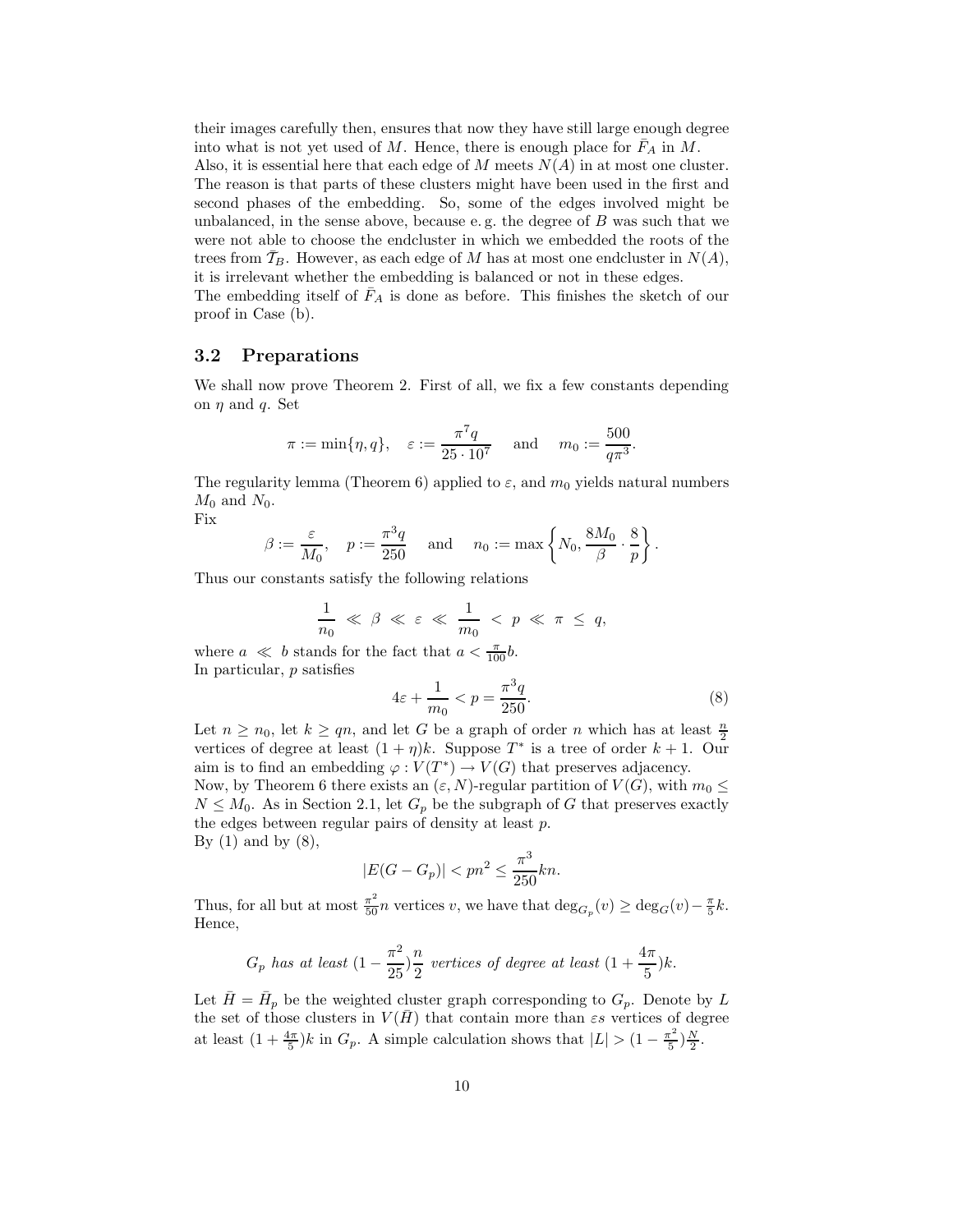Now, delete  $\min\{\pi^2 N/5, |V(\bar{H}) \setminus L|\}$  clusters in  $V(\bar{H}) \setminus L$  to obtain a subgraph of the cluster graph  $\bar{H}$ . As this subgraph is very similar (or identical) to  $\bar{H}$ , in the rest of the text we shall denote it as well by  $\bar{H}$ . So from now on, by  $\bar{H}$ , we shall always refer to this subgraph. Each cluster in  $L$  drops its degree by at most  $\frac{\pi^2}{5}Ns \leq \frac{\pi k}{5}$ . Thus, by (3), each cluster X in L has degree

$$
\deg_{\bar{H}}(X) > (1 + \frac{3\pi}{5})k - 2\varepsilon n > (1 + \frac{\pi}{5})k.
$$
 (9)

Then Lemma 8 applied to  $\overline{H}$  and  $K := (1 + \frac{\pi}{5})k$  yields an edge  $AB \in E(\overline{H})$ with  $A, B \in L$ , together with a matching M' of  $\overline{H}$ , which satisfy (a) or (b) of Lemma 8. Obtain  $M$  from  $M'$  by deleting all edges that are incident with  $A$  or with  $B$ . In Case (a) of Lemma 8, we calculate that

$$
\min\{\deg_M(A), \deg_M(B)\} \ge (1 + \frac{\pi}{5})k - \frac{3n}{N} \n\ge (1 + \frac{\pi}{5} - \frac{3}{qm_0})k \n\ge (1 + \frac{\pi}{10})k.
$$
\n(10)

Similarly, in Case (b) it follows that

$$
d\bar{e}g_M(A) \ge (1 + \frac{\pi}{10})k \text{ and } d\bar{e}g_{M \cup L}(B) \ge (1 + \frac{\pi}{10})\frac{k}{2}.
$$
 (11)

Thus, for the remainder of our proof of Theorem 2 we shall work with the assumption that there is a matching M of  $\overline{H}$  and vertices  $A, B \notin V(M)$  so that

- 1.  $\deg_M(A), \deg_M(B) \ge (1 + \frac{\pi}{10})k$ , or
- 2.  $\deg_M(A) \geq (1 + \frac{\pi}{10})k$ ,  $\deg_{M \cup L}(B) \geq (1 + \frac{\pi}{10})\frac{k}{2}$ , and each cluster in  $N(A)$ meets a different edge of  $M.$

We shall refer to these two cases as 'Case 1' and 'Case 2', respectively. We will embed the tree  $T^*$  in the subgraph  $G'_p \subseteq G_p$  corresponding to  $\overline{H}$ , using two different strategies in Case 1 and in Case 2.

#### 3.3 Partitioning the tree

In this section, we shall cut our tree into small pieces. More precisely, we shall define a set  $SD \subseteq V(T^*)$ , and sets  $\mathcal{T}_A$  and  $\mathcal{T}_B$  of disjoint small subtrees of  $T^*$ which are connected through the vertices from  $SD$ . Moreover,  $SD$  together with the union of all trees from  $\mathcal{T}_A \cup \mathcal{T}_B$  will span  $T^*$ .

Fix a root R of  $T^*$ , and regard  $T^*$  as a poset having R as the minimal element. For a vertex x of a subtree  $T \subseteq T^*$ , denote by  $T(x)$  the subtree of T induced by x and all vertices y greater than x in the tree-order of  $T^*$ . (That is,  $T(x)$ ) contains all vertices y such that the path between the root  $R$  and  $y$  contains the vertex x.) If  $R \notin V(T)$ , then define the seed sd(T) of T as the maximal vertex of  $T^*$  which is smaller than every vertex of  $T$ .

Our sets  $SD = SD^A \cup SD^B$ ,  $\mathcal{T}_A$  and  $\mathcal{T}_B$  will satisfy:

(I)  $SD^A \cap SD^B = \emptyset$ ,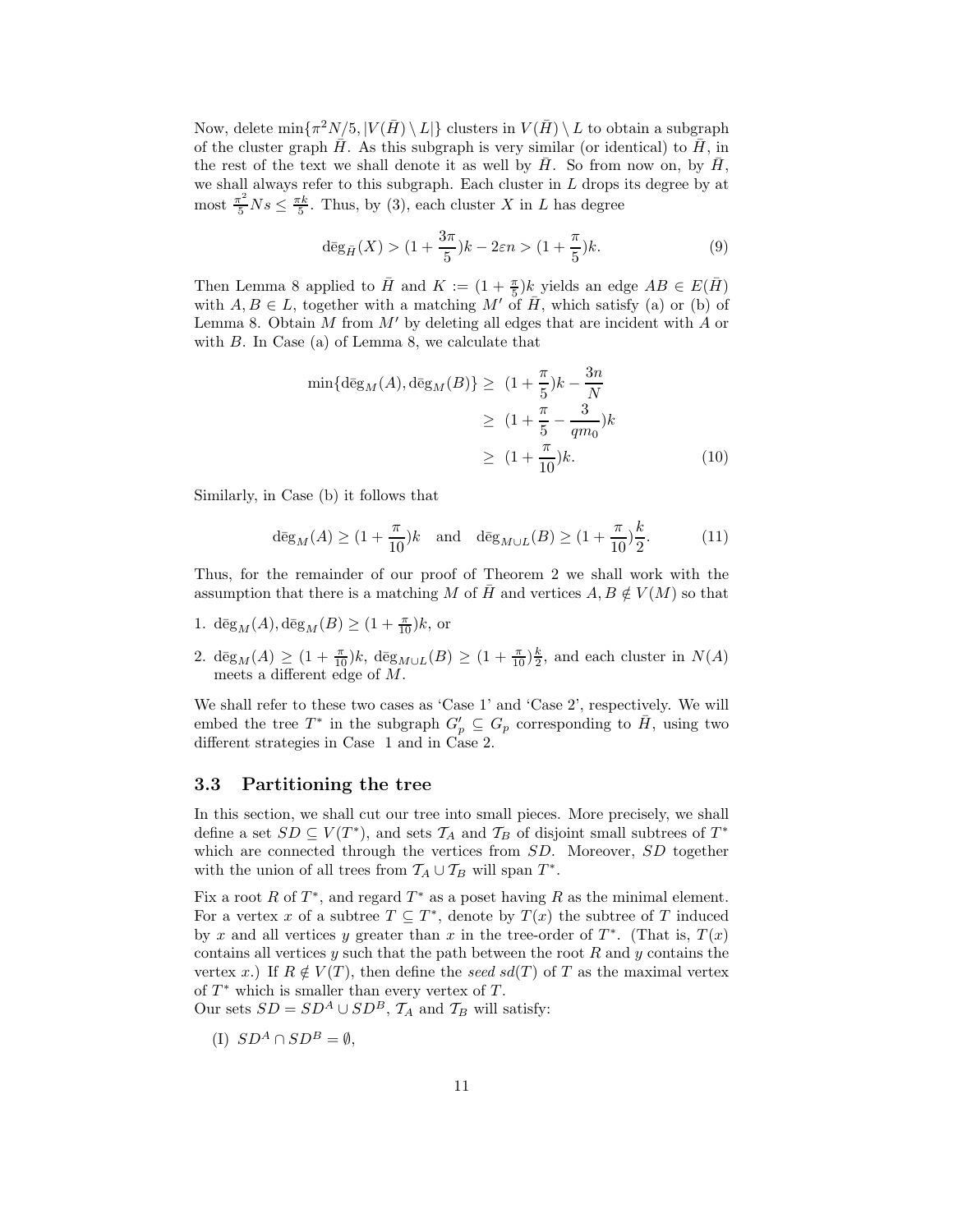- (II)  $r \in SD$  lies at even distance to R if and only if  $r \in SD^A$ , and  $R \in SD^A$ ,
- (III)  $T_A \cup T_B$  consists of the components of  $T^* SD$ ,
- (IV)  $|V(T)| \leq \beta k$ , and  $sd(T) \in SD$ , for each  $T \in \mathcal{T}_A \cup \mathcal{T}_B$ ,
- (V) max $\{|SD^A|, |SD^B|\} \leq \frac{2}{\beta}$ , and
- (VI)  $e_{T^*}(V(F_A), SD^B) = 0$ , and  $e_{T^*}(V(F_B), SD^A) = 0$ ,

where  $F_A := \bigcup_{T \in \mathcal{T}_A} T$  and  $F_B := \bigcup_{T \in \mathcal{T}_B} T$  are the forests spanned by  $\mathcal{T}_A$ and  $\mathcal{T}_B$ .

Let us first define  $SD$ . To this end, we shall inductively find vertices  $x_i$ , and define auxiliary trees  $T^i \subseteq T^*$ . Set  $T^0 := T^*$ .

In step  $i \geq 1$ , let  $x_i \in V(T^*)$  be the maximal vertex in the tree-order of  $V(T^{i-1})$ with

$$
|V(T^{i-1}(x_i))| > \beta k,\tag{12}
$$

as illustrated in Figure  $2(a)$ , and define

$$
T^i := T^{i-1} - (T^{i-1}(x_i) - x_i).
$$







Figure 2: Phases of the partition of  $T^*$ .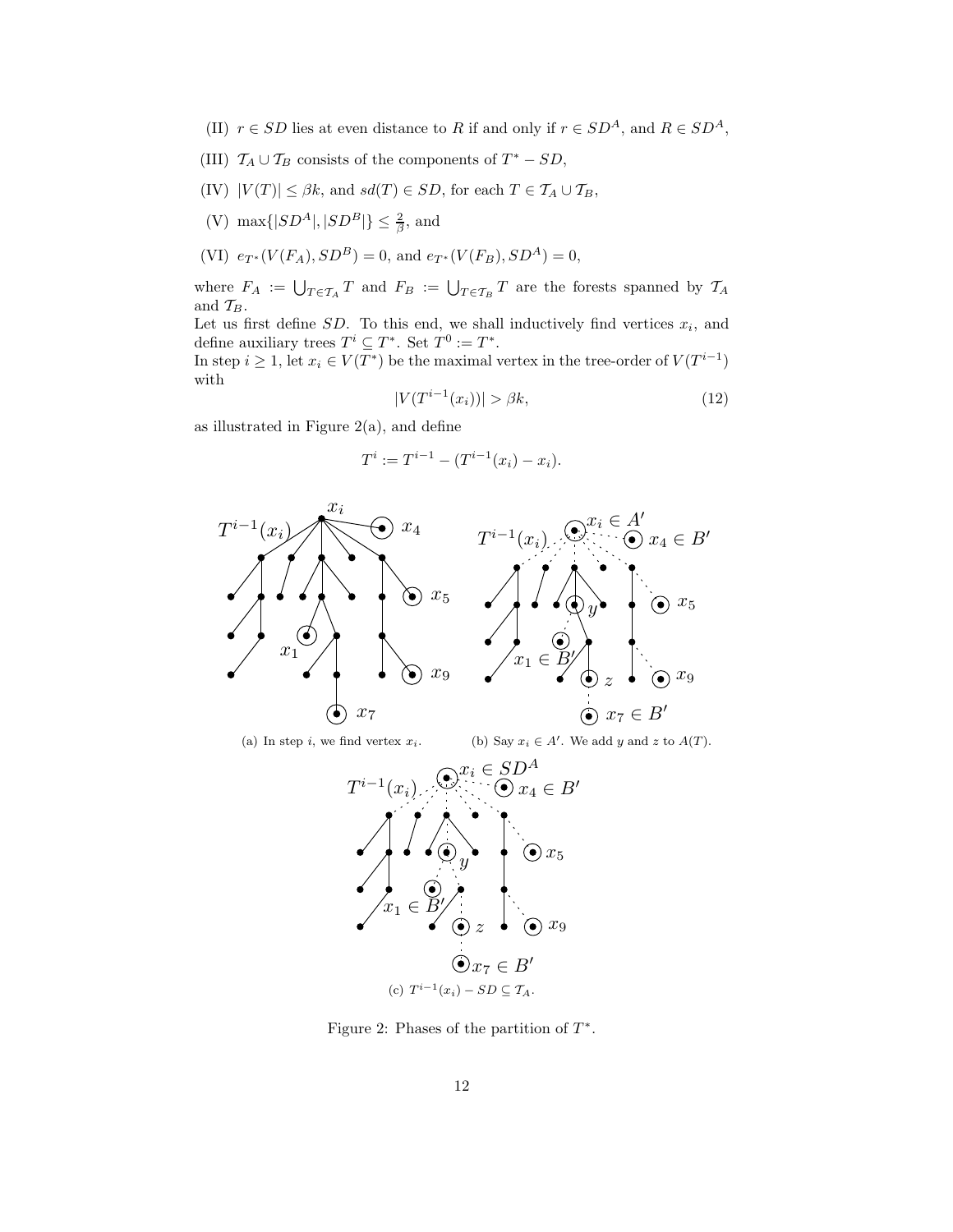If there is no vertex satisfying (12), then set  $x_i := R$ , and stop the definition process.

Say our process stops in some step j. Let A' be the set of all  $x_i$ ,  $i \leq j$ , with even distance to the root  $R$ , and let  $B'$  be the set of all other  $x_i$ . Note that, because of (12), at each step  $i \leq j - 1$ ,

$$
|V(T_i)| \le |V(T_{i-1})| - (\beta k - 1),
$$

and thus, by the definition of  $n_0$ ,

$$
j - 1 \le \frac{|V(T^*)|}{\beta k - 1} \le \frac{k + 1}{\beta k - 1} \le \frac{3}{2\beta}.
$$
  

$$
|A' \cup B'| \le \frac{2}{\beta}.
$$
 (13)

Hence,

$$
|A' \cup B'| \le \frac{2}{\beta}.\tag{13}
$$

For the sake of condition (VI), we shall now add a few more vertices to our sets  $A'$  and  $B'$ , which will result in the desired  $SD$ .

Let C be the set of the components of  $T^*-(A' \cup B')$ . For each  $T \in \mathcal{C}$  with  $sd(T) \in$ A', denote by  $A(T)$  the set of vertices adjacent to B'. Similarly, if  $sd(T) \in B'$ , then denote by  $B(T)$  the set of vertices adjacent to  $A'$  (cf. Figure 2(b)). Set

$$
SD^A := A' \cup \bigcup_{T \in \mathcal{C}} A(T)
$$
, and  $SD^B := B' \cup \bigcup_{T \in \mathcal{C}} B(T)$ 

and set  $SD := SD^A \cup SD^B$ .

Since each vertex in  $B'$  has at most one neighbour in the union of the  $A(T)$ , it follows that

$$
|SD^A \setminus A'| \le |B'|,
$$

and analogously,

$$
|SD^B \setminus B'| \le |A'|.
$$

Thus,

$$
\max\{|SD^A|, |SD^B|\} \le |A' \cup B'|.\tag{14}
$$

Finally, we shall define  $\mathcal{T}_A$  and  $\mathcal{T}_B$ . Let  $\mathcal{C}'$  be the set of the components of  $T^*$  – SD. Set

$$
\mathcal{T}_A := \{ T \in \mathcal{C}' : \ sd(T) \in SD^A \} \quad \text{and} \quad \mathcal{T}_B := \{ T \in \mathcal{C}' : \ sd(T) \in SD^B \},
$$

as shown in Figure  $2(c)$ , and define the forests

$$
F_A := \bigcup_{T \in \mathcal{T}_A} T \quad \text{ and } \quad F_B := \bigcup_{T \in \mathcal{T}_A} T.
$$

Observe that Conditions  $(I)$ – $(IV)$  and  $(VI)$  are clearly met and that  $(V)$  holds because of  $(13)$  and  $(14)$ .

This finishes our manipulation of the tree  $T^*$  in Case 1.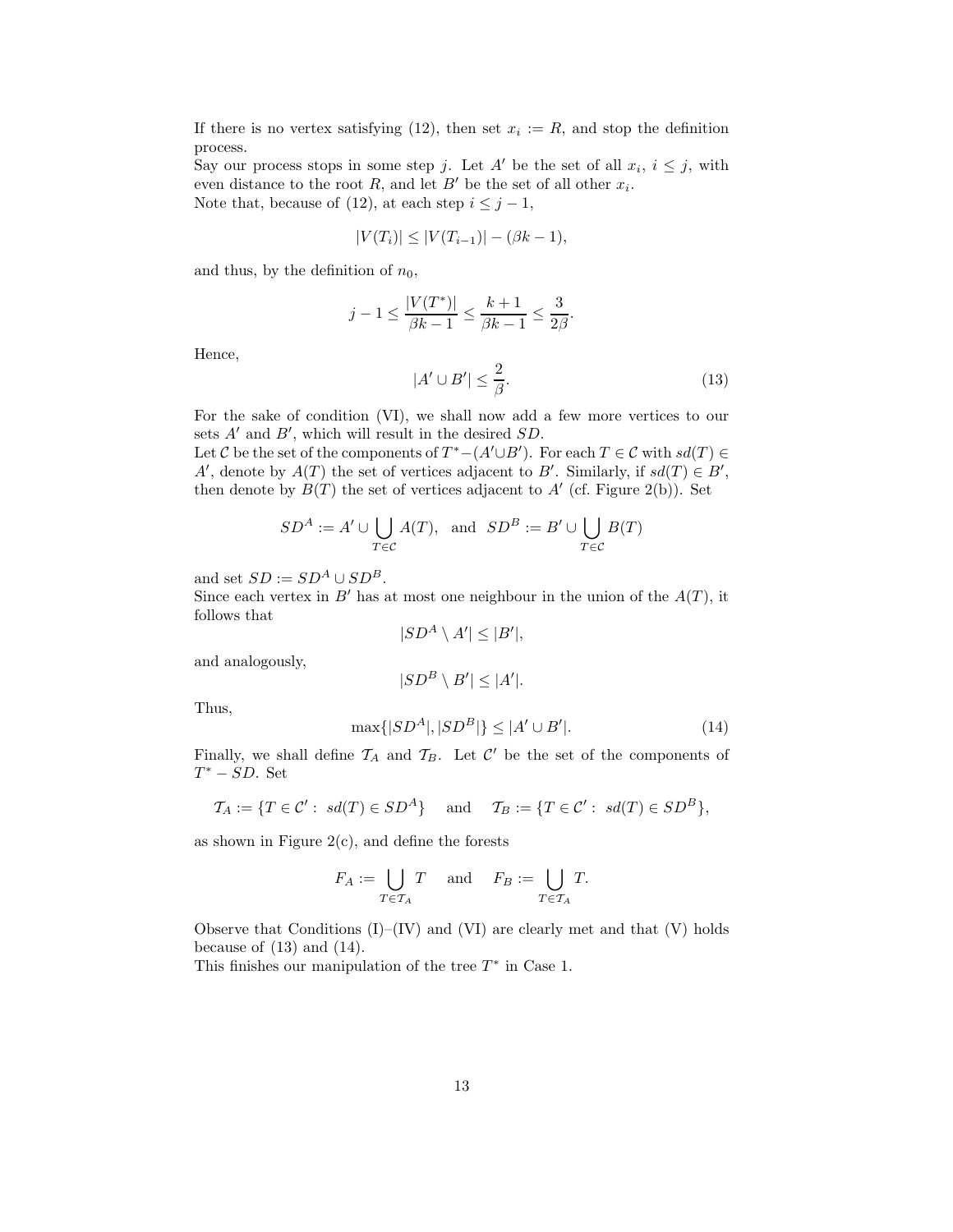## 3.4 The switching

In Case 2 from Section 3.2, we shall not only cut our tree to small pieces (cf. Section 3.3), but also switch some of our small subtrees from one of the two sets  $\mathcal{T}_A$ ,  $\mathcal{T}_B$  to the other. We achieve this by adding some more vertices to  $SD$ , thus naturally refining our partition of  $T^*$ .

Set

$$
\overline{T}_A := \{ T \in \mathcal{T}_A : e(V(T), SD - sd(T)) = \emptyset \}, \text{ and}
$$
  

$$
\overline{T}_B := \{ T \in \mathcal{T}_B : e(V(T), SD - sd(T)) = \emptyset \}.
$$

We may assume that

$$
|\bigcup_{T \in \bar{\mathcal{T}}_A} V(T)| \ge |\bigcup_{T \in \bar{\mathcal{T}}_B} V(T)|. \tag{15}
$$

Now, consider a tree  $T \in \mathcal{T}_B \setminus \overline{\mathcal{T}}_B$  as in Figure 3(a). Denote by  $S(T)$  the set of all vertices in  $V(T)$  that in  $T^*$  are adjacent to some vertex of  $SD^B$ . For illustration see Figure 3(b).



Figure 3: The switching procedure.

Set

$$
\bar{SD}^A := SD^A \cup \bigcup_{T \in \mathcal{T}_B \backslash \tilde{T}_B} S(T) \text{ and } \bar{SD} := \bar{SD}^A \cup SD^B.
$$

Finally, define

$$
\mathcal{T}'_A := \bigcup_{T \in \mathcal{T}_B \backslash \bar{\mathcal{T}}_B} \{C : C \text{ is a component of } T - S(T) \}
$$

and

$$
\mathcal{T}_F:=(\mathcal{T}_A\setminus\bar{\mathcal{T}}_A)\cup\mathcal{T}_A'.
$$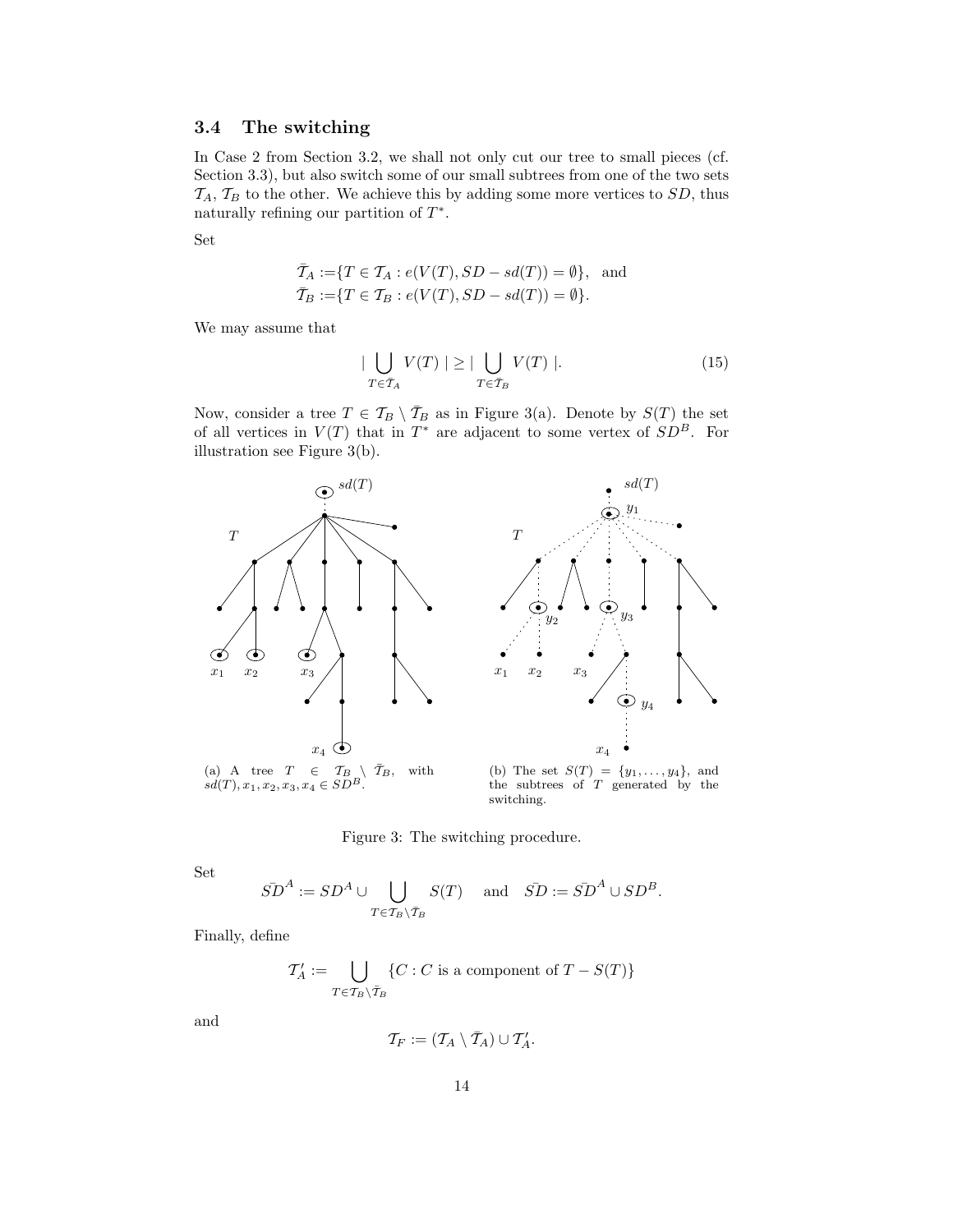(The F in  $\mathcal{T}_F$  stands for 'first', as this part of the tree is to be embedded first.) Finally, set

$$
F_F := \bigcup_{T \in \mathcal{T}_F} T,
$$
  

$$
\bar{F}_A := \bigcup_{T \in \bar{\mathcal{T}}_A} T \text{ and } \bar{F}_B := \bigcup_{T \in \bar{\mathcal{T}}_B} T.
$$

Observe that our sets  $\overline{SD} = \overline{SD}^A \cup SD^B$ ,  $\mathcal{T}_F \cup \overline{\mathcal{T}}_A$ , and  $\overline{\mathcal{T}}_B$  still satisfy conditions (I)-(IV) and (VI) from Section 3.3 (with  $SD$ ,  $SD<sup>A</sup>$ ,  $\mathcal{T}_A$ ,  $\mathcal{T}_B$ ,  $F_A$ , and  $F_B$  replaced by  $\bar{SD}$ ,  $\bar{SD}$ <sup>A</sup>,  $\mathcal{T}_F \cup \bar{\mathcal{T}}_A$ ,  $\bar{\mathcal{T}}_B$ ,  $\bar{F}_A$ , and  $\bar{F}_B$ , respectively). Instead of (V), we now have the similar

(V)'  $|\overline{SD}| \leq \frac{8}{\beta}$ ,

since by the definition of  $\bar{SD}^{A}$  we know that for each vertex x of  $SD^{B}$ , we have created at most 2 vertices of  $\overline{SD}^A \setminus SD^A$  (between x and the next vertex of  $SD^B$  in direction of the root R). Thus,

$$
|\bar{SD}^A|\leq |SD^A|+2|SD^B|\leq \frac{6}{\beta},
$$

as needed for (V)'.

## 3.5 Partitioning the matching

In this subsection, we shall divide the matching  $M$  into two parts, into which we will later embed the two forests  $F_A$ ,  $F_B$ , respectively  $F_F$  and  $\bar{F}_B$ , of  $T^*$  that we defined in Subsection 3.3, resp. in Subsection 3.4. (The forest  $\bar{F}_A$  will be embedded later).

For this, we will need the following number-theoretic lemma, which appeared also in [1]. We give a short proof.

**Lemma 10.** Let I be a finite set, and let  $a, b, \Delta > 0$ . For  $i \in I$ , let  $a_i, b_i \in$  $(0, \Delta]$ . Suppose that

$$
\frac{a}{\sum_{i\in I} a_i} + \frac{b}{\sum_{i\in I} b_i} \le 1.
$$
\n(16)

Then there is a partition of I into  $I_a$  and  $I_b$  such that  $\sum_{i \in I_a} a_i > a - \Delta$  and  $\sum_{i \in I_b} b_i \geq b$ .  $_{i\in I_b} b_i \geq b.$ 

*Proof.* Define a total order  $\leq$  on I in a way that  $i \leq j$  implies  $\frac{a_i}{b_i} \leq \frac{a_j}{b_j}$  $\frac{a_j}{b_j}$  for all *i*, *j* ∈ *I*. Let  $\ell \in I$  be minimal in this order with  $a \geq \sum_{i \succ \ell} a_i$ .

Set  $I_a := \{i \in I : i \succ \ell\}$  and set  $I_b := I \setminus I_a$ . It is clear that  $\sum_{i \in I_a} a_i > a - \Delta$ , by the definition of  $\ell$  and as  $a_{\ell} \leq \Delta$ . So, all we have to show is that  $\sum_{i \in I_b} b_i \geq b$ . Indeed, suppose otherwise. Then by (16), and by the definition of  $\ell$ , we have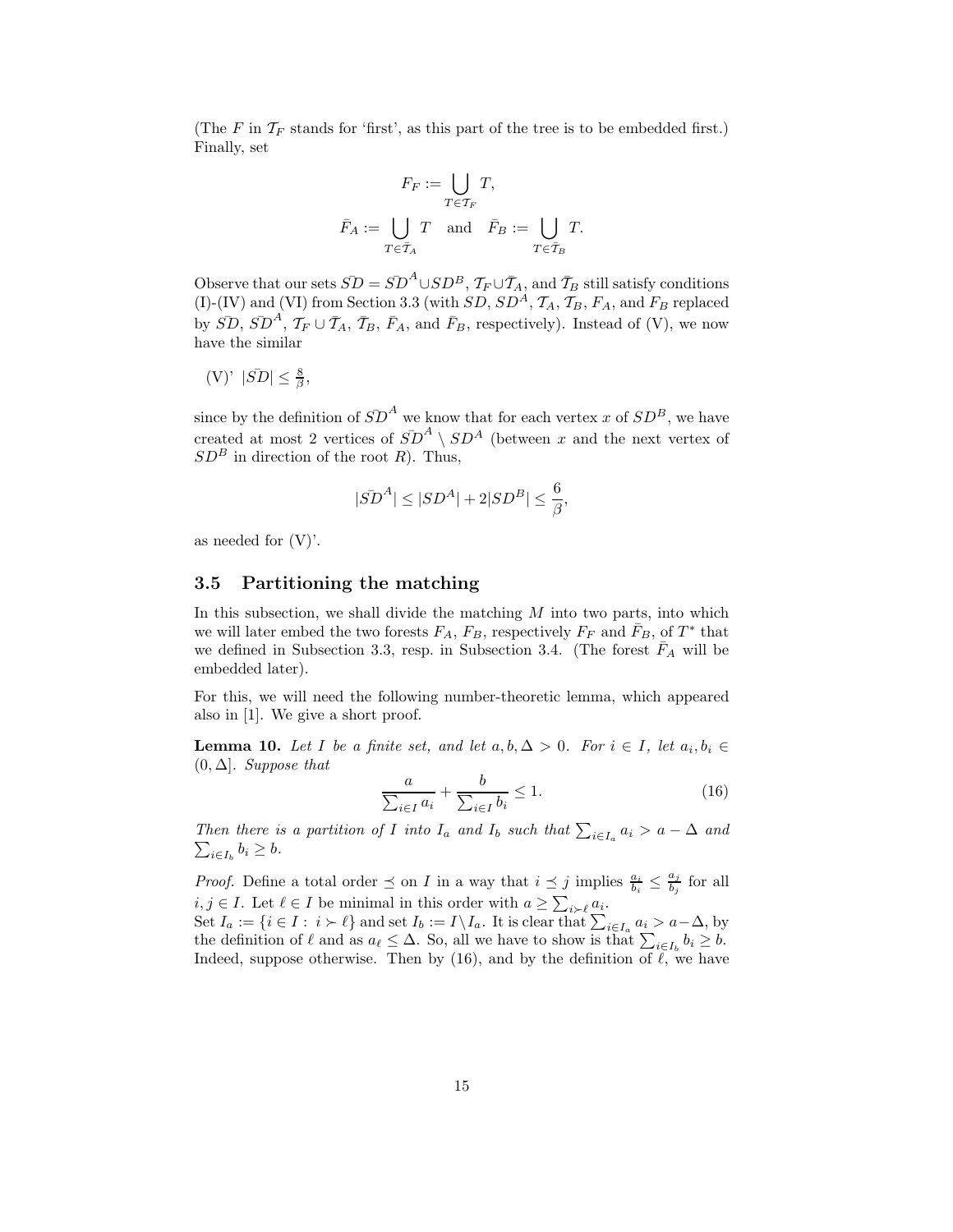that

$$
\frac{\sum_{i \in I_b} b_i}{\sum_{i \in I} b_i} < \frac{b}{\sum_{i \in I} b_i} \\
\leq \frac{a - \sum_{i \in I_a} a_i}{\sum_{i \in I} a_i} + \frac{b}{\sum_{i \in I} b_i} \\
\leq 1 - \frac{\sum_{i \in I_a} a_i}{\sum_{i \in I} a_i} \\
= \frac{\sum_{i \in I_b} a_i}{\sum_{i \in I} a_i}.
$$

Multiply the two sides of this inequality with  $\sum_{i\in I} a_i \cdot \sum_{i\in I} b_i$ , subtract the term  $\sum_{i\in I_b} a_i \cdot \sum_{i\in I_b} b_i$ , and divide by  $\sum_{i\in I_a} b_i \sum_{i\in I_b} b_i$  to obtain

$$
\frac{a_{\ell}}{b_{\ell}} \le \frac{\sum_{i \in I_a} a_i}{\sum_{i \in I_a} b_i} < \frac{\sum_{i \in I_b} a_i}{\sum_{i \in I_b} b_i} \le \frac{a_{\ell}}{b_{\ell}},
$$

(where the first and last inequality follow from the definition of  $\preceq$ ). This yields the desired contradiction. the desired contradiction.

We shall now apply Lemma 10 to partition our matching  $M = \{e_i\}_{i \leq |M|}$ . We do this separately for the two cases from Section 3.2. In Case 1, we set

$$
a := |V(F_A)| + \frac{\pi k}{20}, \quad b := |V(F_B)| + \frac{\pi k}{20}, \quad \text{and} \quad \Delta := 2s.
$$

For  $i \leq |M|$ , set  $a_i := \deg_{e_i}(A) \leq \Delta$ , and  $b_i := \deg_{e_i}(B) \leq \Delta$ . Now, (10) implies that

$$
\frac{a}{\sum_{i=1}^{|M|} a_i} + \frac{b}{\sum_{i=1}^{|M|} b_i} \le \frac{|V(F_A)| + |V(F_B)| + \frac{\pi k}{10}}{(1 + \frac{\pi}{10})k} \le 1.
$$

Hence, Lemma 10 yields a partition of  $M$  into  $M_A$  and  $M_B$  such that

$$
\deg_{M_A}(A) > |V(F_A)| + \frac{\pi k}{40} \text{ and } \deg_{M_B}(B) > |V(F_B)| + \frac{\pi k}{40}.\tag{17}
$$

In Case 2, set

$$
a := |V(F_F)| + \frac{\pi k}{20}, \quad b := |V(\bar{F}_B)| + \frac{\pi k}{40}, \quad \text{and} \quad \Delta := 2s.
$$

For  $i = 1, ..., |M|$ , again set  $a_i := \deg_{e_i}(A)$ , and  $b_i := \deg_{e_i}(B)$ . Set  $L' := L \backslash M$ . For  $i = |M| + 1, ..., |M| + |L'|$ , set  $a_i := 0$ , and set  $b_i := \deg_{C_i}(B)$ , where  $C_i$  is the *i*<sup>th</sup> cluster in  $L'$ . Observe that by (15),

$$
|V(\bar{F}_B)| \le \frac{k - |V(F_F)|}{2}.\tag{18}
$$

Now, let us check that the conditions of Lemma 10 hold. Clearly,  $a_i, b_i \leq \Delta$  for all  $i \leq |M| + |L'|$ .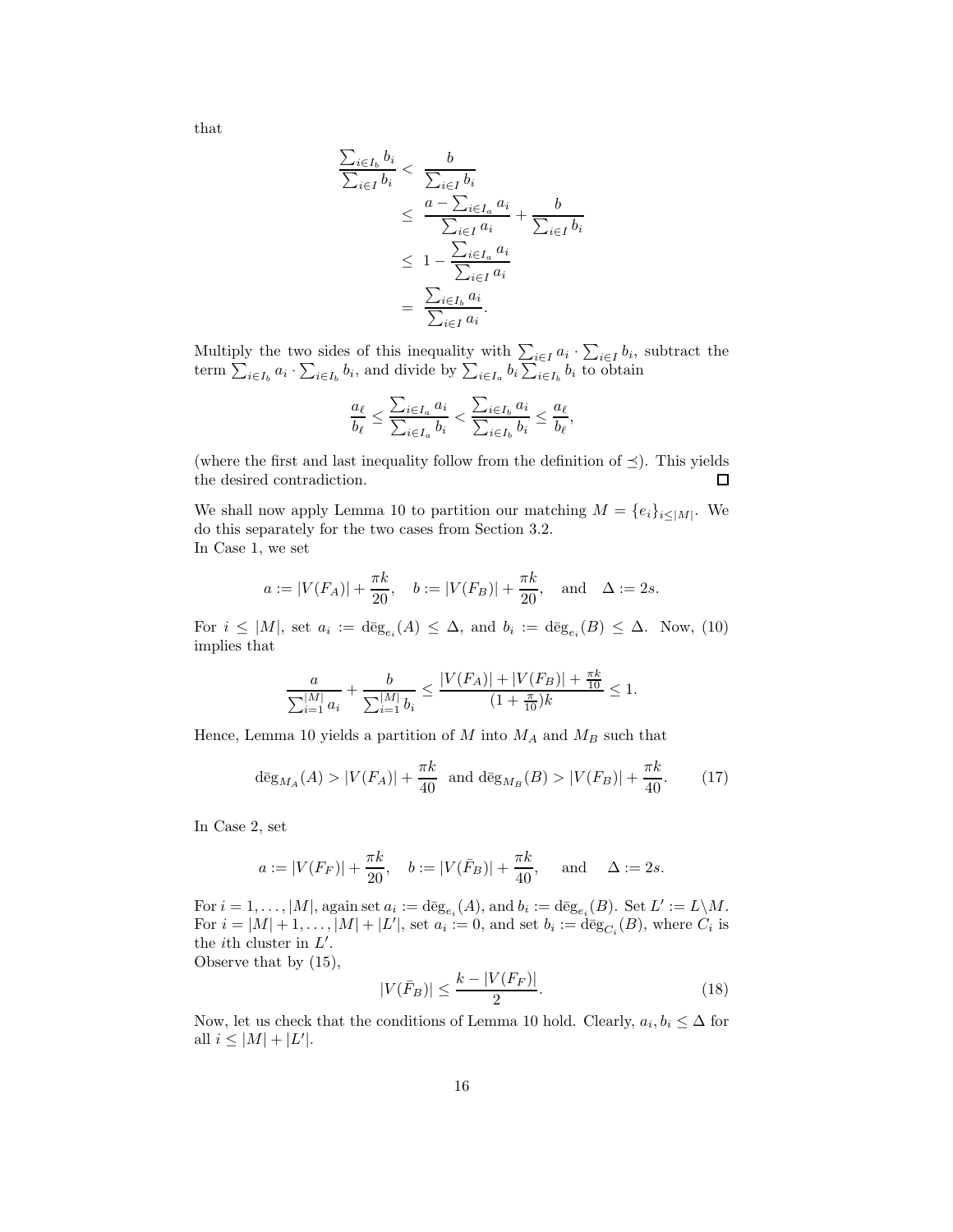Moreover, Condition (16) holds since (11) and (18) imply that

$$
\frac{a}{\sum_{i=1}^{|M|+|L'|} a_i} + \frac{b}{\sum_{i=1}^{|M|+|L'|} b_i} \le \frac{|V(F_F)| + \frac{\pi k}{20}}{(1+\frac{\pi}{10})k} + \frac{|V(\bar{F}_B)| + \frac{\pi}{40}}{(1+\frac{\pi}{10})\frac{k}{2}} \le \frac{|V(F_F)| + 2|V(\bar{F}_B)| + \frac{\pi k}{10}}{(1+\frac{\pi}{10})k} \le 1.
$$

We thus obtain a partition of M into  $M_F$  and  $\overline{M}_B$  such that

$$
\deg_{M_F}(A) > |V(F_F)| + \frac{\pi k}{40} \quad \text{and} \quad \deg_{\bar{M}_B \cup L'}(B) \ge |V(\bar{F}_B)| + \frac{\pi k}{40}.\tag{19}
$$

Let  $\mathcal{T}_B^M \subseteq \bar{\mathcal{T}}_B$  be maximal with

$$
\deg_{\bar{M}_B}(B) \ge |\bigcup_{T \in \mathcal{T}_B^M} V(T)| + \frac{\pi k}{40N} |\bar{M}_B|. \tag{20}
$$

Set  $\mathcal{T}_B^L := \overline{\mathcal{T}}_B \setminus \mathcal{T}_B^M$ . Let  $F_B^M := \bigcup_{T \in \mathcal{T}_B^M} T$  and let  $F_B^L := \overline{F}_B - V(F_B^M)$ . Observe that if  $\mathcal{T}_B^M \neq \bar{\mathcal{T}}_B$ , then the maximality of  $\mathcal{T}_B^M$  ensures that

$$
\deg_{\bar{M}_B}(B) < |V(F_B^M)| + \frac{\pi k}{40N} |\bar{M}_B| + \beta k.
$$

Hence, by (19), either  $\mathcal{T}_B^L = \emptyset$ , or

$$
d\bar{e}g_{L'}(B) \ge |V(F_B^L)| + \frac{\pi k}{80N}|L'|.
$$
 (21)

## 3.6 Embedding lemmas for trees

In this section, we shall prove some preparatory lemmas on embedding trees in regular pairs of  $\bar{H}$ .

Let  $C, D \in V(\overline{H})$ , and let  $U, N \subseteq C \cup D$ . We say that U has Property  $(\star)$  in CD for N if it satisfies the following.

(★) If  $||C \cap U| - |D \cap U|| > \beta k + \varepsilon s$ , then  $\min\{|N \cap C|, |N \cap D|\} \leq \min\{|C \cap U|, |D \cap U|\} + 2\varepsilon s + \beta k.$ 

**Lemma 11.** Let  $(T, r)$  be a rooted tree of order at most  $\beta k$ . Let  $CD \in E(\overline{H})$ . Suppose that  $U, N \subseteq C \cup D$  are such that

$$
\min\{|N\cap C\setminus U|, |D\setminus U|\} > \frac{2}{p}(\varepsilon s + \beta k).
$$

Then there is an embedding  $\varphi$  of T in  $(C \cup D) \setminus U$  such that  $\varphi(r) \in N$  and such that the following holds.

 $(\star \star)$  If U has Property  $(\star)$  in CD for N, then also  $U_{\varphi} := U \cup \varphi(V(T))$  has Property  $(\star)$  in CD for N.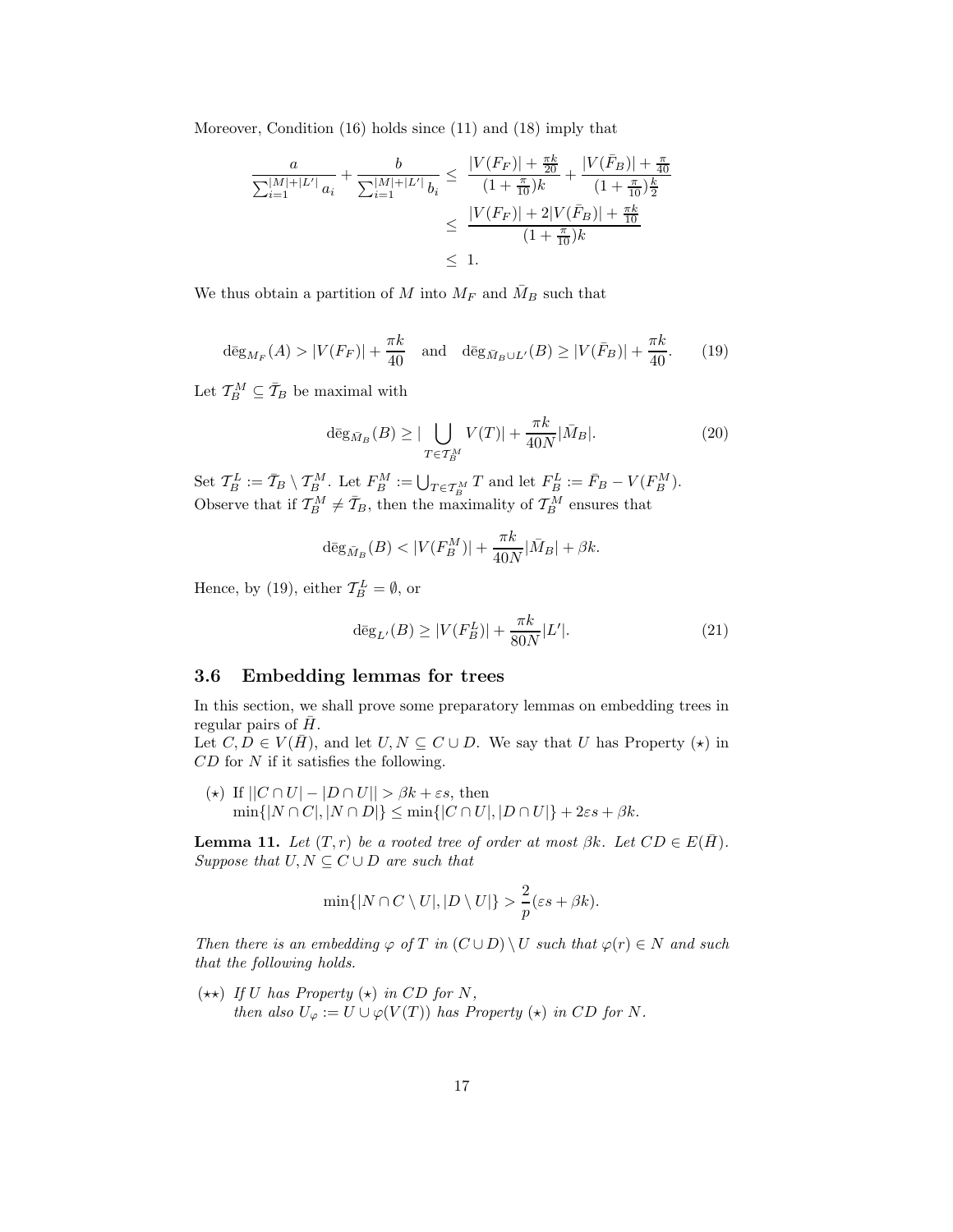*Proof.* Write  $V(T) = r \cup L_1 \cup L_2 \cup \ldots$ , where  $L_\ell$  is the  $\ell$ th level of T (i.e. the set of vertices at distance  $\ell$  to r).

First, suppose that  $|N \cap D \setminus U| \leq \varepsilon s$ . In this case, choose  $\varphi(r) \in N \cap C \setminus U$ typical w.r. t.  $D \setminus U$ . (This is possible, as by (2), there are at most  $\epsilon s$  vertices that are not typical.)

Embed the rest of  $V(T)$  levelwise, choosing for  $\varphi(L_{\ell})$  unused vertices of  $D \setminus U$ that are typical with respect to  $C \setminus U$ , if  $\ell$  is odd; and choosing vertices of  $C \setminus U$ that are typical with respect  $D \setminus U$ , if  $\ell$  is even.

Now, suppose that  $|N \cap D \setminus U| > \varepsilon s$ . In this case, we may alternatively wish to embed r in  $N \cap D$ . We do so in either of the following cases

- 1.  $|\bigcup_{\ell \in \mathbb{N}} L_{2\ell-1}| > |\bigcup_{\ell \in \mathbb{N}} L_{2\ell}|$  and  $|C \setminus U| \geq |D \setminus U|$ , or
- 2.  $|\bigcup_{\ell \in \mathbb{N}} L_{2\ell-1}| < |\bigcup_{\ell \in \mathbb{N}} L_{2\ell}|$  and  $|C \setminus U| \leq |D \setminus U|$ ,

and otherwise embed r in  $N \cap C$ , as before. After having thus chosen a place for the root  $r$ , the rest of  $T$  is embedded analogously as above (possibly swapping the roles of  $C$  and  $D$ ). We have thus completed the embedding of  $T$ .

It remains to prove  $(\star\star)$ . So assume that  $U_{\varphi}$  has Property  $(\star)$  for N in some edge CD. Furthermore, assume that

$$
||C \cap U_{\varphi}|-|D \cap U_{\varphi}|| > \beta k + \varepsilon s. \tag{22}
$$

Now, if  $||C \cap U| - |D \cap U|| > \beta k + \varepsilon s$ , then Property (\*) for  $U_{\varphi}$  follows from Property  $(\star)$  for U. So suppose otherwise, that is

$$
||C \cap U| - |D \cap U|| \le \beta k + \varepsilon s. \tag{23}
$$

By (22), this means that we could not choose into which of  $N \cap C$  and  $N \cap D$ we would embed the root of  $T$ . Hence,

$$
\min_{Y=C,D} \{|N \cap Y \setminus U|\} \le |N \cap D \setminus U| \le \varepsilon s.
$$

Using (23), this gives

$$
\min\{|N \cap C|, |N \cap D|\} \leq \max\{|C \cap U|, |D \cap U|\} + \min_{Y=C,D}\{|N \cap Y \setminus U|\}
$$
  

$$
\leq \max\{|C \cap U|, |D \cap U|\} + \varepsilon s
$$
  

$$
\leq \min\{|C \cap U|, |D \cap U|\} + 2\varepsilon s + \beta k
$$
  

$$
\leq \min\{|C \cap U_{\varphi}|, |D \cap U_{\varphi}|\} + 2\varepsilon s + \beta k,
$$

as desired.

Let  $C, D, X \in V(\overline{H})$ , let  $X' \subseteq X$ , let  $\mathcal{Z} \subseteq V(\overline{H})$ , let  $U \subseteq \bigcup V(\overline{H})$ , let  $m \in \mathbb{N}$ , and let  $(T, r)$  be a rooted tree. We say that U has Property  $(\diamond)$  in  $(C, D)$  with respect to X if it satisfies the

following.

\n- (
$$
\diamond
$$
) If  $||C \cap U| - |D \cap U|| > \beta k$ , then  $\min\{\deg_C(X), \deg_D(X)\} \leq \min\{|C \cap U|, |D \cap U|\} + 5\epsilon s + \beta k$ .
\n

 $\Box$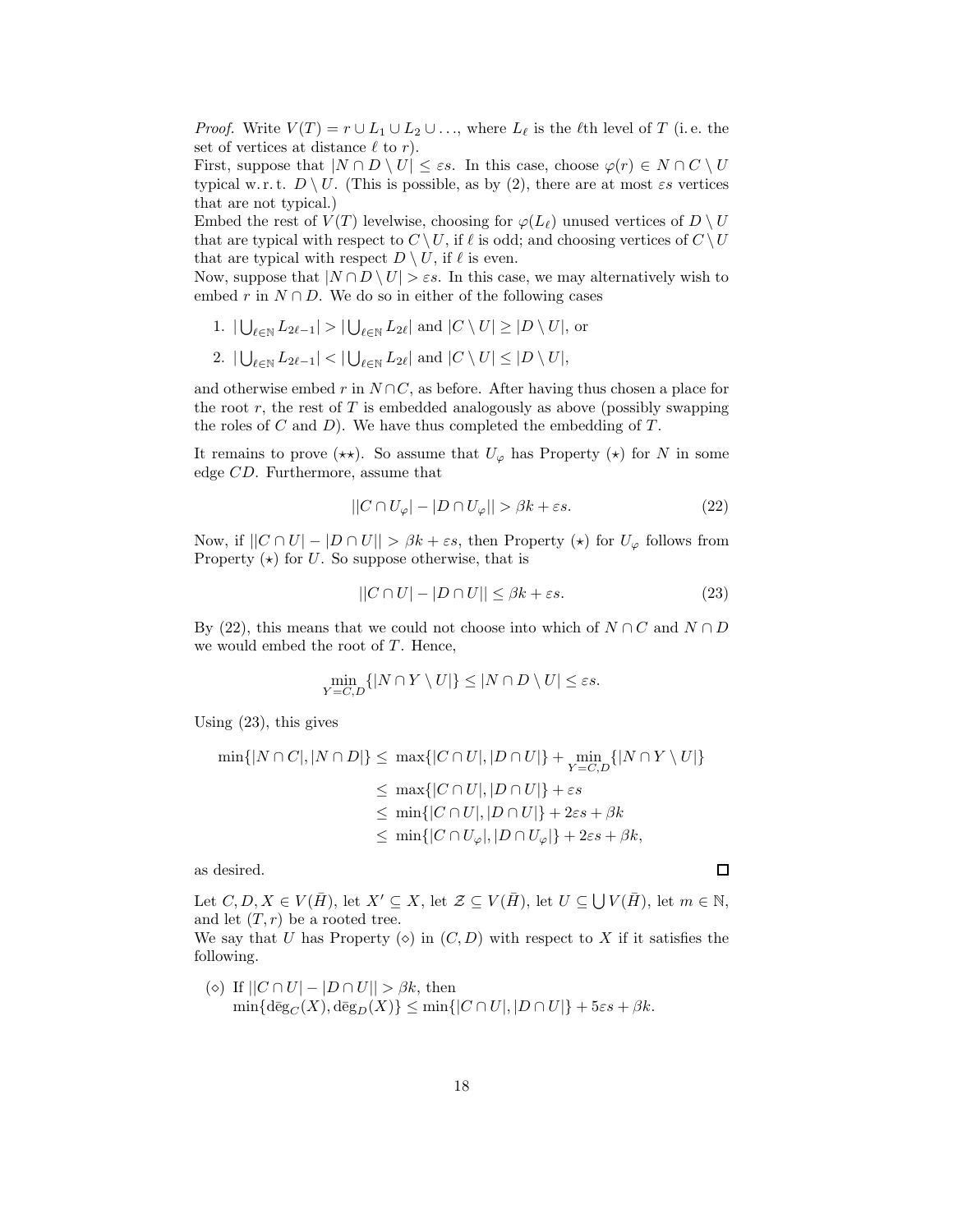An embedding  $\varphi$  of T is a  $(v, X', U)$ -embedding in Z, if  $\varphi(V(T) \setminus \{r\}) \subseteq \bigcup Z \setminus U$ , if  $\varphi(r) = v$ , and if each vertex at odd distance to the root r is mapped to a vertex that is typical to  $X'$ .

A vertex is  $\mathcal{Z}\text{-}typical$ , if it is typical to each cluster from  $\mathcal{Z}$ . The set  $\mathcal Z$  is said to be  $(m, U)$ -large for X, if

$$
\deg_{\mathcal{Z}}(X) > m + |U \cap \bigcup \mathcal{Z}| + \frac{\pi k}{100N}|\mathcal{Z}|.
$$

**Lemma 12.** Let  $(T, r)$ ,  $X'$ ,  $X$  and  $U$  be as above with  $|X'| \ge |X|/2$ . A) Suppose  $M_X$  is a matching in  $H-X$  so that  $V(M_X)$  is  $(|V(T)|, U)$ -large for X, so that  $v \in X$  is  $V(M_X)$ -typical, and so that U has Property ( $\diamond$ ) in  $(C, D)$ with respect to X, for each  $CD \in M_X$ .

Then, there is a  $(v, X', U)$ -embedding  $\varphi$  of T in  $V(M_X)$  such that  $U \cup \varphi(V(T))$ has Property  $(\diamond)$  with respect to X for every  $CD \in M_X$ .

**B)** Let  $L_X, N_{L_X} \subseteq V(H)$  be such that  $L_X$  is  $(|V(T)|, U)$ -large for X, and  $N_{L_X}$ is  $(|V(T)|, U)$ -large for each  $Y \in L_X$ . If  $v \in X$  is  $L_X$ -typical, then there is a  $(v, X', U)$ -embedding  $\varphi$  of T in  $L_X \cup N_{L_X}$ .

*Proof.* We map r to v and embed the trees from the forest  $F := T - \{r\}$ inductively. In each step  $j \geq 1$ , we embed a tree  $T<sup>j</sup>$  of the forest F. Denote by  $V^{< j} \subseteq V(F)$  the set  $\bigcup_{i < j} V(T^i)$  of vertices we have already embedded before step j. Let S be the set of vertices in  $\bigcup V(\bar{H})$  that are not typical to X'. Set  $U^{< j} := U \cup S \cup \varphi(V^{< j})$ . In particular,  $U^{< 1} = U \cup S$ .

For Part  $\bf{A}$ ), we shall moreover use two properties of U during our embedding. Firstly, if  $CD \in M_X$  satisfies  $||C \cap U| - |D \cap U|| \leq \beta k$ , then we require that in each step  $j \geq 1$ 

(I)  $U^{< j}$  has Property  $(\star)$  for  $N(v) \cap (C \cup D)$ .

This property holds for  $j = 1$ , as the condition of Property  $(\star)$  is void, and we shall check it for each later step.

Secondly, for the edges with  $||C \cap U| - |D \cap U|| > \beta k$ , observe that, as the sets  $U^{< j}$  are growing, Property  $(\diamond)$  ensures that for all  $j \geq 1$ 

(II)  $\min_{Y \in \{C, D\}} {\{\text{deg}_Y(X)\}} \le \min_{Y \in \{C, D\}} {\{|Y \cap U^{< j}|\}} + 5\epsilon s + \beta k.$ 

So, assume now that we are in step  $j \geq 1$ , that is,  $\varphi(x)$  has been defined for all  $x \in V^{\leq j}$ , and we are about to embed  $T^j$ .

**Claim 13.** There is an edge CD, with  $CD \in M_X$  for Part **A**) and with  $C \in L$ , for Part  $\bf{B}$ ), such that

$$
\min\{|(N(v)\cap C)\setminus U^{< j}|,|D\setminus U^{< j}|\}\geq \frac{2}{p}(\varepsilon s+\beta k).
$$

Before proving Claim 13, we shall show how we complete our embedding of  $T<sup>j</sup>$ under the assumption that the claim holds for the edge  $e = CD$ .

Set  $N := N(v) \cap e$  and let  $r^j := N(r) \cap V(T^j)$  be the root of  $T^j$ . Apply Lemma 11 to embed  $(T^j, r^j)$  in  $e \setminus U^{, mapping  $r^j$  to  $N(v)$ . Lemma 11 together with (I)$ for j ensures (I) for  $j + 1$ . As our embedding avoids S, all vertices in  $\varphi(T)$  are typical to  $X'$ . This terminates step j.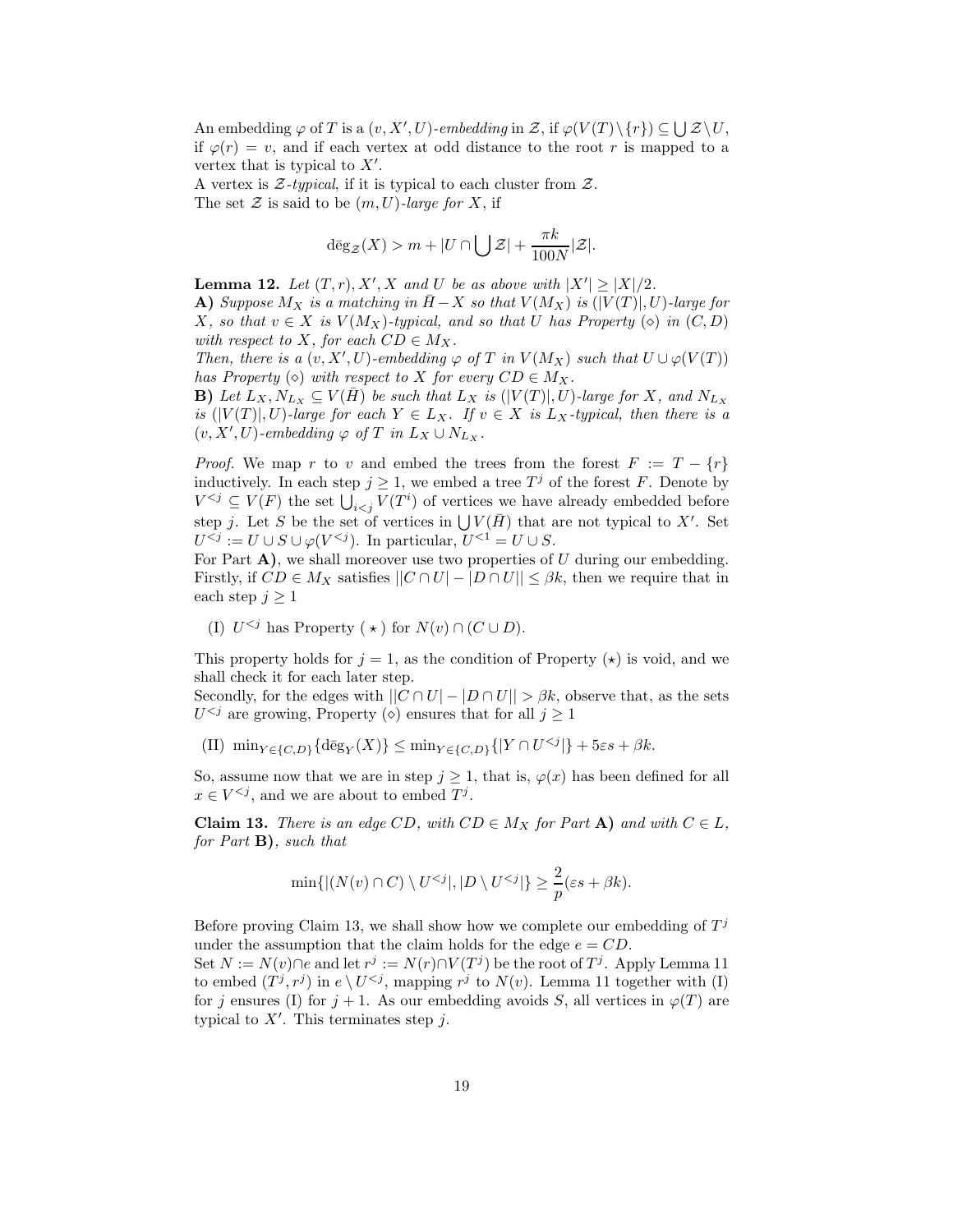Say we terminate the embedding procedure in step  $\ell$ . Then  $\varphi$  is a  $(v, X', U)$ embedding. So, for Part B), we are done. For Part A), however, we still have to prove that  $U^{<\ell} \setminus S$  has Property ( $\diamond$ ) in each  $CD \in M_X$ . To this end, assume that  $||C \cap (U^{\leq \ell} \setminus S)| - |D \cap (U^{\leq \ell} \setminus S)|| > \beta k$ . If  $||C \cap U| |D \cap U| \leq \beta k$ , then by (I),  $U^{<\ell}$  has Property  $(\star)$  in  $CD$  for  $N(v) \cap (C \cup D)$ . Hence,

$$
\begin{aligned} \min_{Y=C,D}\{\mathsf{d\bar{e}g}_Y(X)\} &\leq \min_{Y=C,D}\{\mathsf{deg}_Y(v)\} + 2\varepsilon s\\ &\leq \min_{Y=C,D}\{|Y\cap (U^{<\ell})|\} + 4\varepsilon s + \beta k\\ &\leq \min_{Y=C,D}\{|Y\cap (U^{<\ell}\setminus S)|\} + 5\varepsilon s + \beta k. \end{aligned}
$$

On the other hand, if  $||C \cap U| - |D \cap U|| > \beta k$ , then (II) ensures that

$$
\min_{Y \in \{C,D\}} \{ \deg_Y(X) \} \le \min_{Y \in \{C,D\}} \{ |Y \cap (U^{<\ell} \setminus S)| \} + 5\varepsilon s + \beta k.
$$

This shows that  $U^{<\ell} \setminus S$  has Property ( $\diamond$ ) in each  $CD \in M_X$  for Part **A**). It only remains to prove Claim 13.

Proof of Claim 13: First, suppose we are in Case A). Let us start by showing that there is an edge  $e = CD \in M_X$  which satisfies

$$
\deg_e(X) - |e \cap U^{< j}| \ge \frac{8}{p}(\varepsilon s + \beta k) + 2\varepsilon s. \tag{24}
$$

Indeed, suppose there is no such edge. Then, as  $V(M_X)$  is  $(V(T), U)$ -large, we have that

$$
\frac{8}{p}(\varepsilon s + \beta k)|M_X| > \sum_{e \in M_X} (\text{deg}_e(X) - |e \cap U^{<} - 2\varepsilon s)
$$
\n
$$
= \text{deg}_{M_X}(X) - |U \cap \bigcup M_X| - |U^{<} \setminus U| - 2\varepsilon s|M_X|
$$
\n
$$
\geq \text{deg}_{M_X}(X) - |U \cap \bigcup M_X| - |V(T)| - |S \cap M_X| - 2\varepsilon s|M_X|
$$
\n
$$
\geq \frac{\pi k}{100N}|V(M_X)| - 4\varepsilon s|M_X|
$$
\n
$$
> \frac{\pi k}{100N}|M_X|,
$$

which, as  $\beta k \leq \frac{\varepsilon}{M_0} n \leq \varepsilon s$ , implies that  $16\varepsilon/p > \pi q/100$ , a contradiction. So, assume now that we have chosen an edge  $e$  for which  $(24)$  holds. Clearly, we can write  $e = CD$  such that

$$
\frac{4}{p}(\varepsilon s + \beta k) \le \text{deg}_C(X) - 2\varepsilon s - |C \cap U^{< j}| \le |N(v) \cap C \setminus U^{< j}|. \tag{25}
$$

We claim that

$$
|D \setminus U^{
$$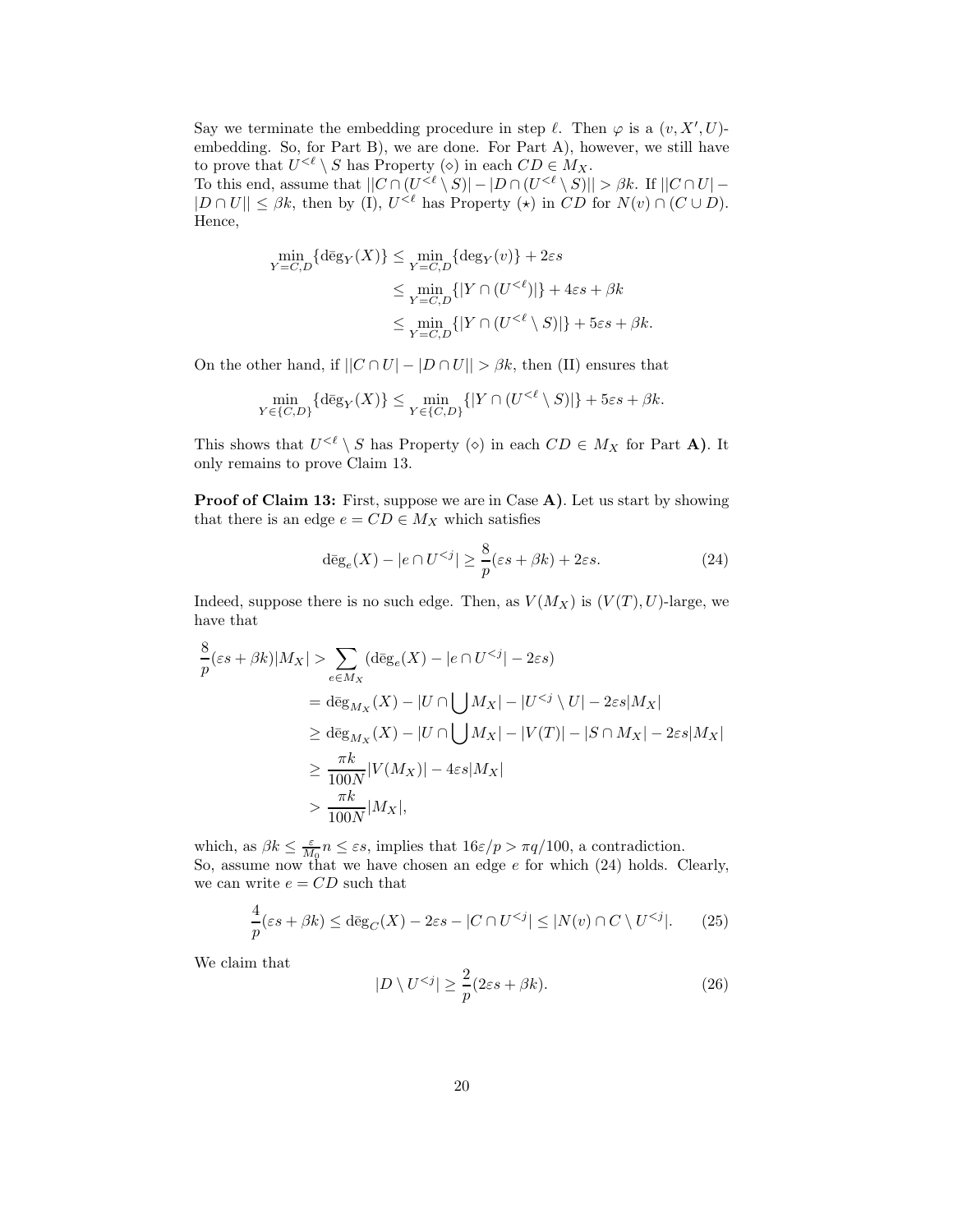Indeed, suppose for contradiction (26) does not hold. Then (25) implies that

$$
|C \cap U^{<}| \leq s - \frac{4}{p}(\varepsilon s + \beta k)
$$
\n
$$
= |D \cap U^{<}| + |D \setminus U^{<}| - \frac{2}{p}(2\varepsilon s + \beta k) - \frac{2}{p}\beta k
$$
\n
$$
\leq |D \cap U^{<}| - \frac{2}{p}\beta k.
$$

Hence, either by (I), or by (II), it holds that

$$
\min\{\deg_C(X),\deg_D(X)\} \leq |C \cap U^{< j}| + 5\varepsilon s + \beta k.
$$

Thus, by  $(24)$ ,

$$
\frac{8}{p}(\varepsilon s + \beta k) + 2\varepsilon s \le \text{deg}_e(X) - |C \cap U^{  
\n
$$
\le \text{deg}_e(X) - \min\{\text{deg}_C(X), \text{deg}_D(X)\} + 5\varepsilon s + \beta k - |D \cap U^{  
\n
$$
\le s + 5\varepsilon s + \beta k - |D \cap U^{  
\n
$$
< |D \setminus U^{
$$
$$
$$
$$

So,  $|D \setminus U^{<}| > (\frac{8}{p} - 3)(\varepsilon s + \beta k)$ , a contradiction to our assumption that  $(26)$ does not hold. This proves (26), which together with (25) implies Claim 13 for Case A).

Now, assume that we are in Case **B**). First we show that if some  $\mathcal{Z} \subseteq V(\bar{H})$  is  $(|V(T)|, U)$ -large for some  $Y \in V(H)$ , then there is a  $Z \in \mathcal{Z} \cap N(Y)$  such that

$$
\deg_Z(Y) - |Z \cap U^{< j}| \geq \frac{2}{p}(\varepsilon s + \beta k) + 2\varepsilon s.
$$

Indeed, otherwise

$$
\frac{2}{p}(\varepsilon s + \beta k)|\mathcal{Z}| > \sum_{Z \in \mathcal{Z}} (\deg_Z(Y) - |Z \cap U^{ (\frac{\pi k}{100N} - 4\varepsilon s)|\mathcal{Z}| \\
&\geq \frac{\pi k}{200N}|\mathcal{Z}|,
$$

a contradiction, as above.

So there is a  $C\in L_X$  and a  $D\in N_{L_X}\cap N(C)$  such that

$$
|N(v) \cap C \setminus U^{< j}| \ge \deg_C(X) - |C \cap U^{< j}| - 2\varepsilon s \ge \frac{2}{p}(\varepsilon s + \beta k)
$$

and

$$
|D \setminus U^{< j}| \ge \deg_D(C) - |D \cap U^{< j}| \ge \frac{2}{p}(\varepsilon s + \beta k),
$$

as desired for Claim 13.

 $\Box$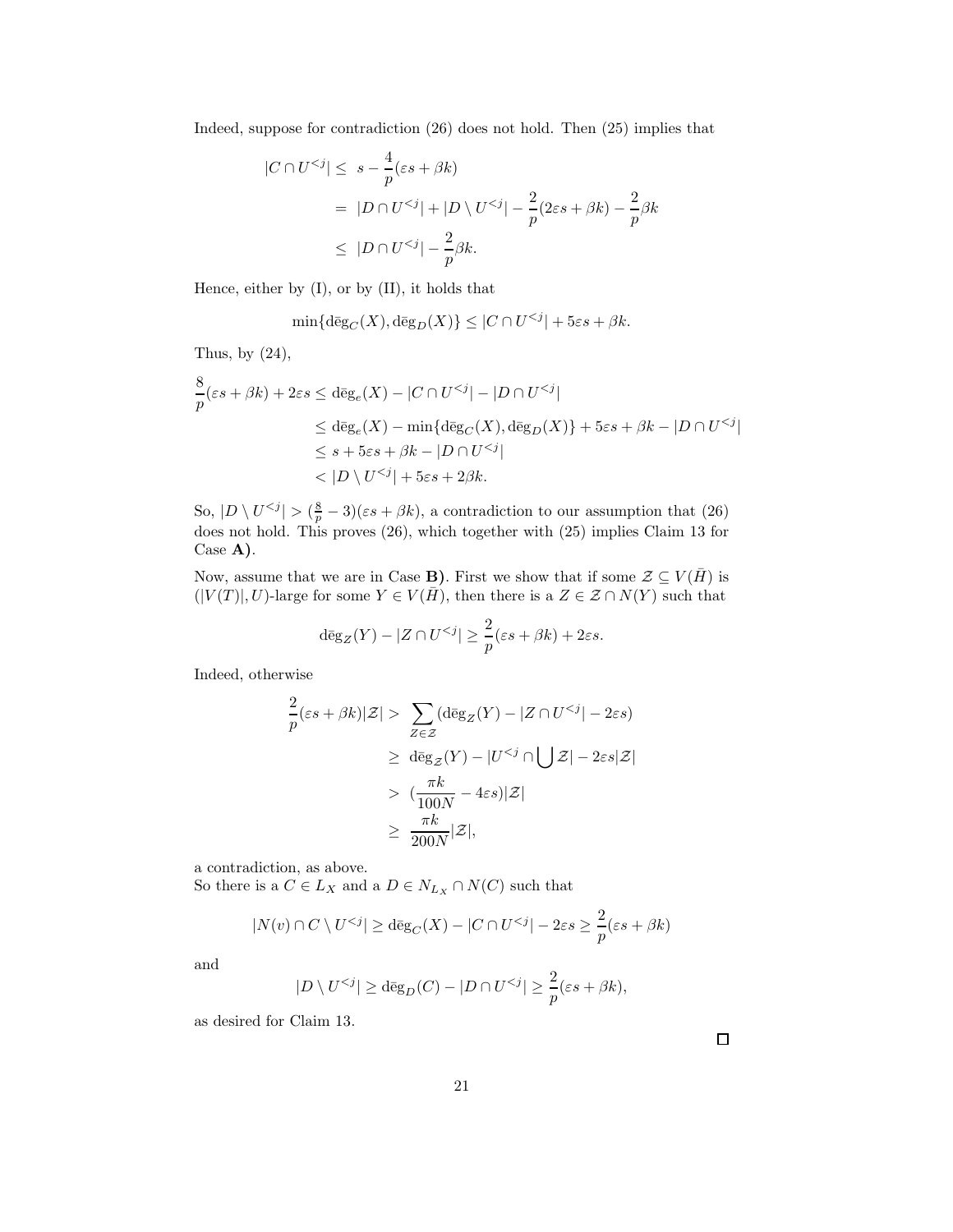## 3.7 The embedding in Case 1

In this subsection, we shall complete the proof of Theorem 2 under the assumption that Case 1 of Section 3.2 holds. So, we assume that there are an edge  $AB \in E(H)$  and a matching  $M = M_A \cup M_B$  in  $H - \{A, B\}$  as in Section 3.5. These, together with the sets  $SD = SD^A \cup SD^B$ ,  $\mathcal{T}_A$  and  $\mathcal{T}_B$  from Section 3.3, satisfy (17).

Our embedding  $\varphi$  will be defined in  $|SD|$  steps. In each step  $i \geq 1$ , we choose a suitable vertex  $r_i \in SD$  and embed it together with all trees from

$$
\mathcal{T}_i := \{ T \in \mathcal{T}_A \cup \mathcal{T}_B : sd(T) = r_i \}.
$$

Set  $V_0 := \emptyset$  and for  $i \geq 1$ , let

$$
V_i := V_{i-1} \cup \{r_i\} \cup \bigcup_{T \in \mathcal{T}_i} V(T).
$$

We start with  $r_1 := R$ , and in each step  $i > 1$ , we shall choose a vertex  $r_i \in$  $SD \setminus V_{i-1}$  that is adjacent to  $V_{i-1}$ . The seed  $r_i$  will be embedded in a vertex  $v_i \in A \cup B$ , while  $\mathcal{T}_i$  will be mapped to edges from M (or more precisely, to the corresponding subgraph of  $G'_p$ ). Set  $U_0 := \emptyset$ , and once  $\varphi$  is defined on  $V_i$ , set  $U_i := \varphi(V_i).$ 

For each  $i \geq 0$ , the following conditions will hold.

- (i)  $|(A \cup B) \cap U_i| \leq i$ ,
- (ii) if  $x \in V_i \cap N(SD^A)$ , resp.  $x \in V_i \cap N(SD^B)$ , then  $\varphi(x)$  has at least  $\frac{p}{4}s$ neighbours in  $A$ , resp. in  $B$ ,
- (iii) for  $CD \in M_A$ , the set  $U_i$  has Property ( $\diamond$ ) in  $CD$  with respect to A.
- (iv) for  $CD \in M_B$ , the set  $U_i$  has Property ( $\diamond$ ) in  $CD$  with respect to B.

Observe that properties (i)–(iv) trivially hold for  $i = 0$ .

So, suppose now that we are in some step  $i \geq 1$  of our embedding process. Choose  $r_i \in SD$  as detailed above. Let us assume that  $r_i \in SD^A$ , the case when  $r_i \in SD^B$  is analogous.

We embed  $r_i$  in a vertex  $v_i = \varphi(r_i) \in A$  that is typical with respect to B and typical w.r.t. all but at most  $2\sqrt{\varepsilon}|M_A|$  clusters of  $M_A$ . Properties (i) and (ii) for  $i-1$  ensure that if x is the predecessor of  $r_i$  in  $T^*$ , then  $\varphi(x)$  has at least  $\frac{ps}{4} - i$  neighbours in  $A \setminus U_{i-1}$ . By (2) and (4), at most  $2\sqrt{\varepsilon}s$  of these vertices do not have the required properties. Hence, there are at least  $(\frac{p}{4} - 2\sqrt{\varepsilon})s - i \ge 1$ suitable vertices we may choose  $v_i := \varphi(r_i)$  from.

Let  $M_A^i \subseteq M_A$  be a maximal submatching such that  $v_i$  is typical w.r.t. each of the end-clusters of each edge of  $M_A^i$ . Then by (4) and (17) we obtain

$$
\begin{aligned}\n\deg_{M_A^i}(A) &\geq \deg_{M_A}(A) - 4\sqrt{\varepsilon}|M_A|s \\
&\geq |V(F_A)| + \frac{\pi k}{40} - 4\sqrt{\varepsilon}|M_A|s \\
&\geq |V(F_A)| + \frac{\pi k}{80} \\
&\geq |V(\bigcup \mathcal{T}_i)| + |U_{i-1} \cap \bigcup V(M_A)| + \frac{\pi k}{80N}|V(M_A^i)|.\n\end{aligned}
$$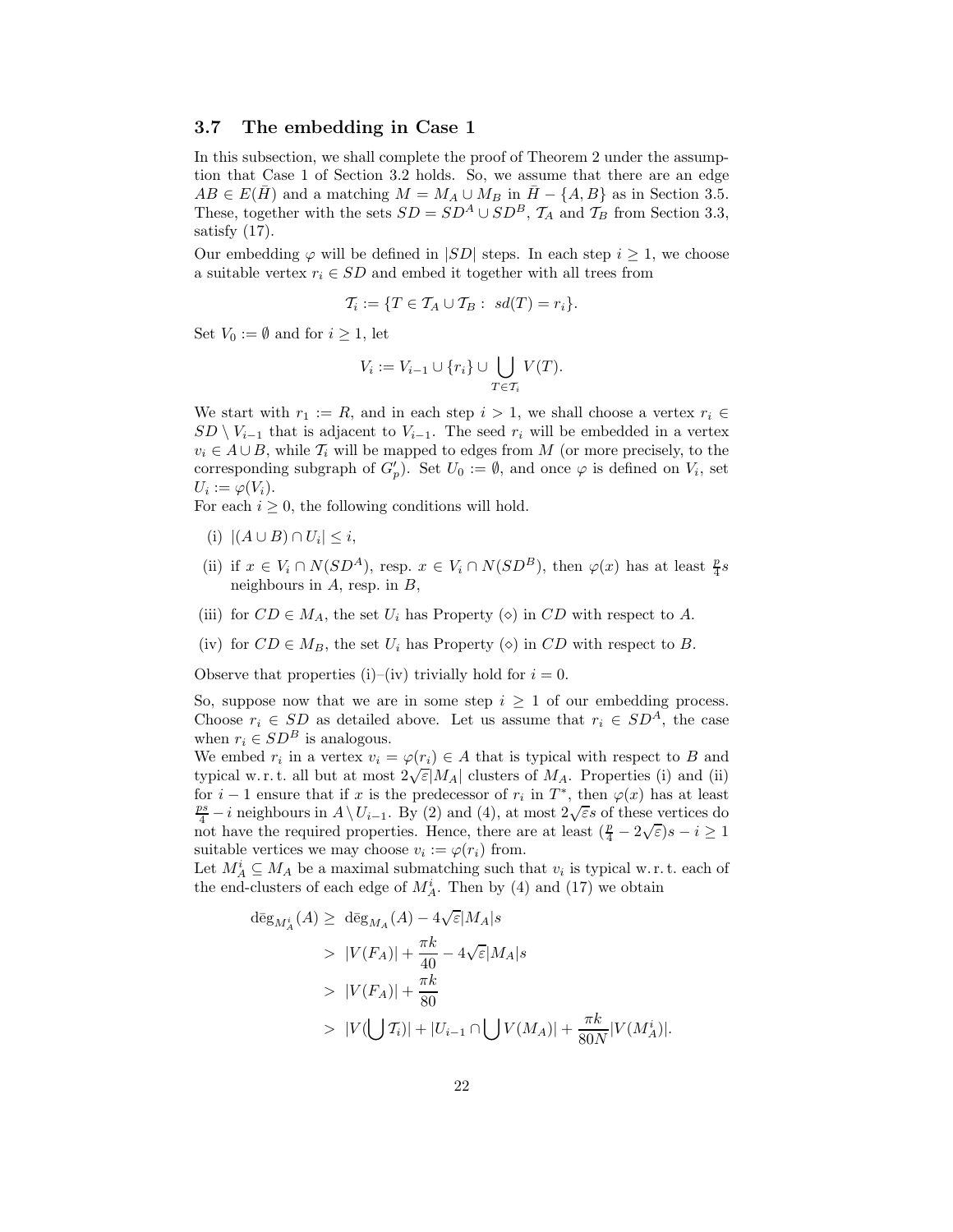Now we use Lemma 12 Part A) letting  $(T, r)$  be the tree induced by  $r_i$  and the trees from  $\mathcal{T}_i$ , and setting  $M_X := M_A^i$ ,  $U := U_{i-1}$ ,  $v := v_i$ , and  $X = X' = A$ . It is easy to see that (i), (ii), and (iv) hold for i, as they hold for  $i - 1$ , and by our choice of  $\varphi(V_i \setminus V_{i-1})$ . Lemma 12 Part **A**) ensures (◇) for all edges  $CD \in M_A^i$ . As we did not embed anything in the edges outside  $M_A^i$ , (iii) for  $i-1$  implies (iii) for *i*, for all  $CD \in M_A$ .

This completes the embedding of the tree  $T^*$  in  $G'_p \subseteq G$  in Case 1.

## 3.8 The embedding in Case 2

We shall now complete the proof of Theorem 2 under the assumption that Case 2 of Section 3.2 holds. That is, there are an edge  $AB \in E(\overline{H})$  and a matching  $M = M_F \cup \bar{M}_B$  in  $\bar{H} - \{A, B\}$  together with sets  $\bar{SD} = \bar{SD}^A \cup SD^B$ ,  $\mathcal{T}_F$ ,  $\bar{\mathcal{T}}_A$ ,  $\mathcal{T}_B^M$  and  $\mathcal{T}_B^L$  from Sections 3.3 and 3.4 satisfying (20) and (21) from Section 3.5. Our embedding will be defined in three phases. In the first phase, we shall embed all vertices from  $\overline{SD}$  in  $A \cup B$ , embed  $F_F$  in edges of  $M_F$ , and embed  $F_B^M$  in edges of  $\bar{M}_B$ . In the second phase, we shall embed  $F_B^L$  in edges incident with  $L' \cap N(B)$ , and in the third phase, we shall embed  $\overline{F}_A$  in the remaining space inside edges from M.

Denote by A' the set of vertices in A that are typical to all but at most  $2\sqrt{\varepsilon}|M|$ clusters of  $V(M)$ , and denote by  $B'$  the set of vertices in  $B$  that are typical to all but at most  $\sqrt{\varepsilon} |L'|$  clusters of  $L'$ .

The first phase is done analogously as in Case 1, always considering  $A'$  and  $B'$ instead of A and B. In each step, Lemma 12 Part  $\bf{A}$ ) is used in the following setting.

The rooted tree  $(T, r)$  is the tree induced by  $r_i$  and the trees from

$$
\mathcal{T}_i := \{ T \in \mathcal{T}_F \cup \mathcal{T}_B^M : sd(T) = r_i \}.
$$

We set either  $(X', X) = (A', A)$  or  $(X', X) = (B', B)$ , and let  $v = \varphi(r_i)$ . The matching  $M_X$  is a maximal submatching either of  $M_F$  or of  $M_B$ , so that  $\varphi(r_i)$ is  $V(M_X)$ -typical. Finally, the set U is the set of the vertices used before step i.

For the second phase, assume that  $V(F_B^L) \neq \emptyset$  (otherwise we shall skip the second phase). We define the second phase of our embedding process in  $|SD^B|$ steps.

In each step  $i \geq 1$ , we embed the trees  $\mathcal{T}^i := \{T \in \mathcal{T}_B^L : sd(T) = r_i\}$  in edges incident with L'. (Recall that  $L' = L \setminus M$ .) Suppose that we are at step i of this procedure, i. e. that we have already embedded the trees from  $T^1, \ldots, T^{i-1}$ . Denote by  $U_{i-1}$  the set of vertices used so far for the embedding. Let  $L'_{i}$  be the set of those clusters of L' to which  $\varphi(r_i)$  is typical. As  $\varphi(r_i) \in B'$ , (4) and (21) imply that

$$
\deg_{L_i'}(B) \ge |V(\bigcup \mathcal{T}^i)| + |U_{i-1} \cap L_i'| + \frac{\pi k}{100N} |L_i'|.
$$

Furthermore, by (9), for all  $Y \in L'_i$  we have that

$$
\deg(Y) \ge |V(\bigcup \mathcal{T}^i)| + |U_{i-1}| + \frac{\pi k}{100}.
$$

Use Lemma 12 Part **B**) to embed  $\mathcal{T}_i$ , letting the rooted tree be the tree induced by  $r_i$  and the trees from  $\mathcal{T}^i$ , and setting  $X := B, X' := B'$ ,  $v := \varphi(r_i)$ ,  $L_X := L'_i$ ,  $N_{L_X} := N(L'_i)$ , and  $U := U_{i-1}$ .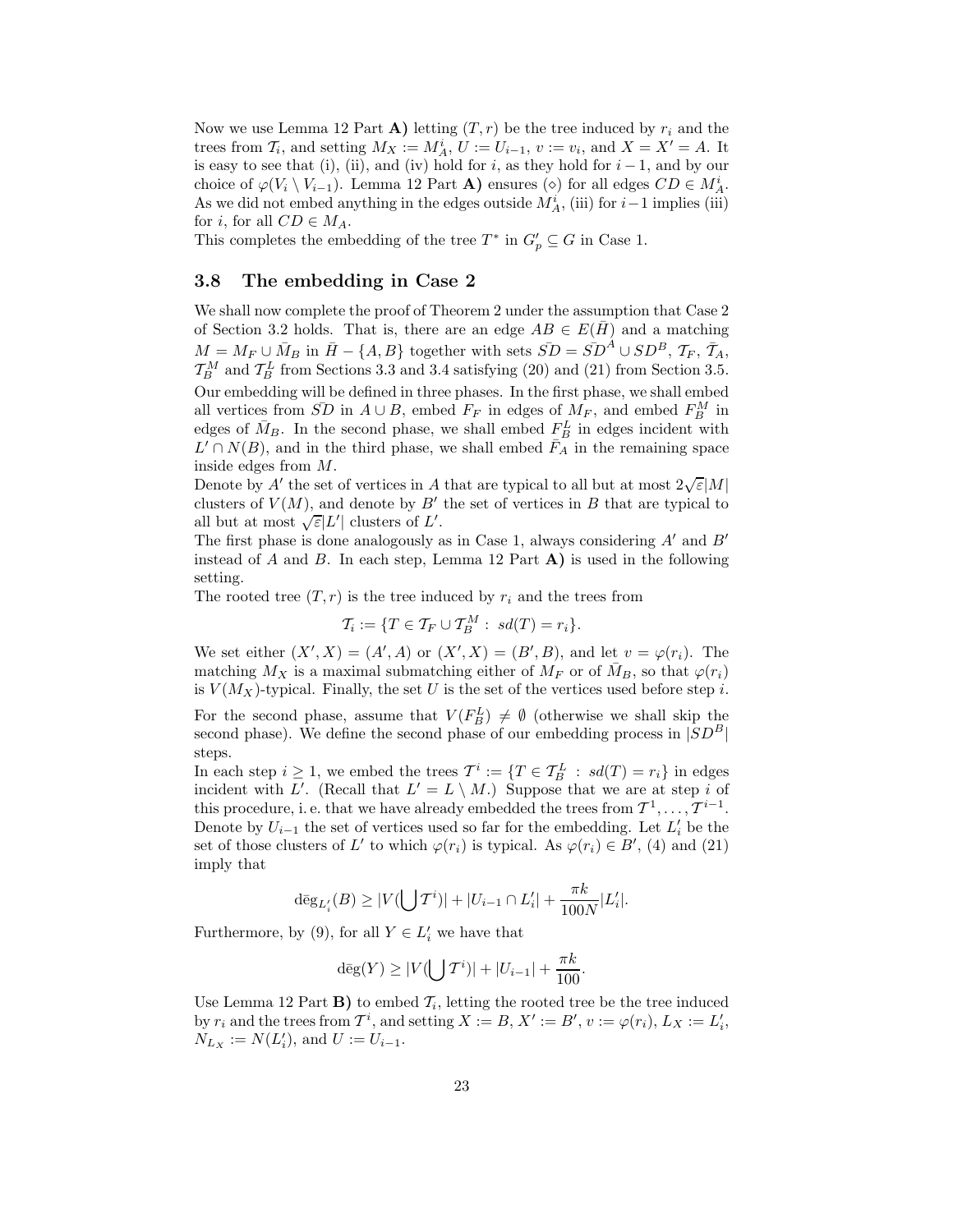The third phase of our embedding process takes place in  $|\overline{SD}^A|$  steps, where in each step  $i \geq 1$ , we embed the trees from  $T^i := \{T \in \overline{T}_A : sd(T) = r_i\}$ . Suppose that we are at step  $i$  of this procedure, i.e. that we have already embedded the trees from  $\mathcal{T}^1, \ldots, \mathcal{T}^{i-1}$ . Denote by  $\bar{U}_{i-1}$  the set of vertices used so far for the embedding. Let  $M_i$  be the maximal submatching of M such that  $\varphi(r_i)$  is typical to all cluster of  $V(M_i)$ . As  $\varphi(r_i) \in A'$ , we have by (4) and (10) that

$$
\deg_{M_i}(A) \ge |V(\bigcup \mathcal{T}^i)| + |\bar{U}_i| + \frac{\pi k}{100}
$$

.

Observe that, as each edge  $CD \in M$  meets  $N(A)$  in at most one end-cluster, the set  $U_i$  trivially has Property  $(\diamond)$  in CD with respect to A. We use Lemma 12 Part **A**) to embed  $\mathcal{T}_i$ , letting  $(T, r)$  be the tree induced by  $r_i$  together with the trees from  $\mathcal{T}^i$ , and setting  $X := A$ ,  $X' := A'$ ,  $v := \varphi(r_i)$ ,  $M_X := M_i$ , and  $U := \bar{U}_{i-1}.$ 

This terminated our embedding of  $T^*$ , and thus the proof of Theorem 2.

# 4 Extensions and applications

In this last section, we explore applications and generalisations of Theorem 2. In Section 4.1 we show how our theorem implies an asymptotic upper bound on the Ramsey number of trees. We extend Theorem 2 so that it allows for embedding subgraphs other than trees in Section 4.2.

## 4.1 A bound on the Ramsey number of trees

Recall that  $r(\mathcal{H},\mathcal{H}')$  denotes the Ramsey number for the classes  $\mathcal{H}$  and  $\mathcal{H}'$  of graphs, and that  $\mathcal{T}_{\ell}$  denotes the class of trees of order  $\ell$ .

Based on ideas from [6] and using Theorem 2, we prove Proposition 3, which stated that  $r(\mathcal{T}_{k+1}, \mathcal{T}_{m+1}) \leq k + m + o(k + m)$ . The sharp bound  $k + m$  has been conjectured in [6].

*Proof of Proposition 3.* Given  $0 < \varepsilon < 1/4$ , we apply Theorem 2 to  $\eta = q = \varepsilon/4$ to obtain an  $n_0 \in \mathbb{N}$ . Now, let  $n \ge n_0$ , and let G be a graph on  $n' = (1+2\varepsilon)n+1$ vertices. Let k and m be such that  $k + m = n$ .

Clearly, either at least half of the vertices of G have degree at least  $k + \varepsilon n$ , or in the complement  $\bar{G}$  of  $G$ , at least half of the vertices have degree at least  $m+\varepsilon n$ . First, suppose that the former of these assertions is true. Then it is easy to calculate that

$$
k + \varepsilon n \ge (1 + \eta)(k + qn').
$$

Thus, we may apply Theorem 2, which yields that each tree in  $\mathcal{T}_{k+qn'+1}$  is a subgraph of G. Hence, also each tree in  $\mathcal{T}_{k+1}$  is a subgraph of G.

Now, assume that the second assertion from above holds, that is, in the complement  $\bar{G}$  of  $G$ , there are at least  $\frac{1}{2}(1+\varepsilon)n$  vertices of degree at least  $m + \frac{\varepsilon}{2}n$ . We then find all trees from  $\mathcal{T}_{m+1}$  as subgraphs in  $\overline{G}$ . This is done analogously. We have thus shown that for every  $\varepsilon > 0$  there is an  $n_0$  so that for all k, m with  $k + m \ge n_0$ , we have that  $R(\mathcal{T}_{k+1}, \mathcal{T}_{m+1}) \le (1 + 2\varepsilon)(k + m) + 1$ . This proves Proposition 3. Proposition 3.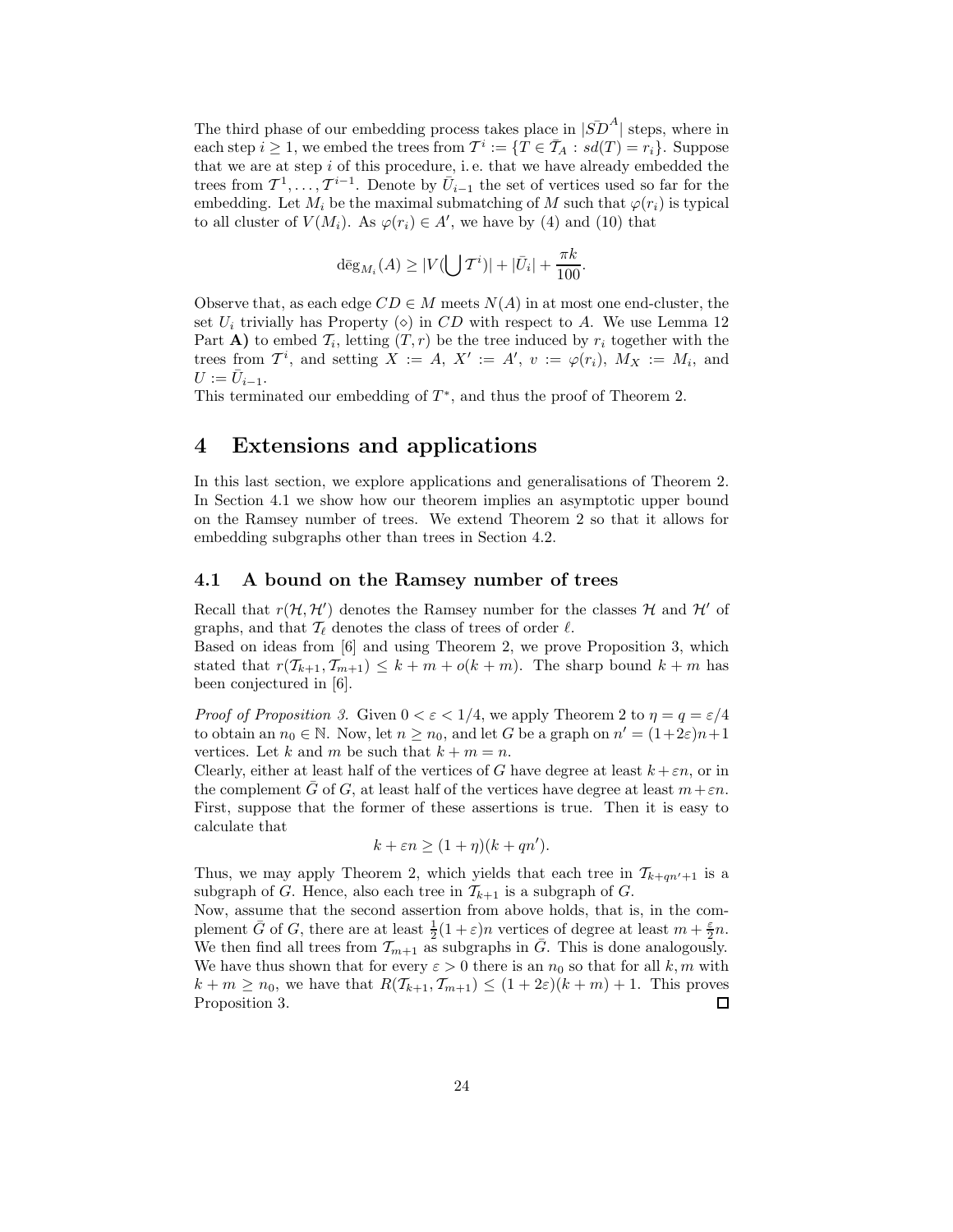## 4.2 Graphs with few cycles

The question we pursue in this subsection is whether the condition of Theorem 2 allows for embedding other graphs on  $k + 1$  vertices, apart from trees. For instance, may we add an edge to our tree  $T^*$  and still embed it in  $G$ ? In Theorem 4 we show that we may indeed add constantly many edges, as long as our graph stays bipartite.

Observe that the argument for the bound on Ramsey number from Subsection 4.1 would apply here as well. We thus get an upper bound of  $k+m+o(k+m)$ for the Ramsey numbers of graphs  $Q_k$ ,  $Q_m$  as in Theorem 4, although the sharp bound does not hold (cf. the example given in the introduction).

Our proof of Theorem 4 follows closely the lines of the proof of Theorem 2. We embed a rooted spanning tree  $(T^*, R)$  of  $Q$ , and choosing  $\varphi$  carefully, we ensure the adjacencies for the edges from  $E(Q) \setminus E(T^*)$ .

*Proof of Theorem 4.* Set  $\pi := \min\{\eta, q\}$  and set

$$
\varepsilon' := \frac{\varepsilon^{c+1}}{c+4}
$$
, and  $m_0 := \frac{500}{\pi^2 q}$ ,

where  $\varepsilon$  is the constant from the proof of Theorem 2. As in the proof of Theorem 2, the regularity lemma applied to  $\varepsilon'$ , and  $m_0$ , yields natural numbers  $N_0$ and  $M'_0$ . Set  $M_0 := \max\{M'_0, c\}$ , define  $\beta$  and  $p$  accordingly, and set

$$
n_0 := \max \left\{ N_0, \frac{9M_0}{\beta} \cdot \left(\frac{8}{p}\right)^{c+1} \right\}.
$$

Now, let G be a graph on  $n \geq n_0$  vertices which satisfies the condition of Theorem 4, let  $k \geq qn$ , and let Q be a connected bipartite graph of order  $k+1$ with at most  $k + c$  edges, with a spanning tree  $T^*$ . Fix a root R in  $T^*$ . Denote by  $M^*$  the subgraph of Q induced by the edges in  $E(Q) \setminus E(T^*)$  and let  $N^*$  be the set of predecessors of  $V(M^*)$  in the tree order of  $T^*$ .

We decompose  $T^*$  as in Section 3.3, with the difference that we now add the vertices from  $V(M^*) \cup N^*$  to the sets A' and B' (from the definition of  $SD$ ), depending on the parity of their distance in  $T^*$  to R. In this way, and since Q is bipartite, we obtain, after the switching, two independent sets  $\overline{SD}^{A}$  and  $SD^{B}$ so that

$$
|\bar{SD}^A| + |SD^B| \le \frac{8}{\beta} + 8c < \frac{9}{\beta},
$$

which is constant in  $n$ .

The definition of our the embedding  $\varphi$  is similar as in the proof of Theorem 2, except for some extra precautions we take for vertices from  $V(M^*)\cup N^*$ . At step *i*, for each vertex  $r \in \overline{SD}^A$ , define

$$
N_r^i := \bigcap_{\ell=1}^j N(\varphi(x_\ell)) \cap A,
$$

where  $x_1, \ldots x_j$  are the already embedded neighbours of r in  $\bar{SD}^A$ . If none of the neighbours of r in  $\overline{SD}^{A}$  has been embedded before step *i*, then set  $N_r^i := A$ . Analogously define  $N_r^i$  for  $r \in SD^B$ .

In each step  $i$  of our embedding process, we shall ensure the following.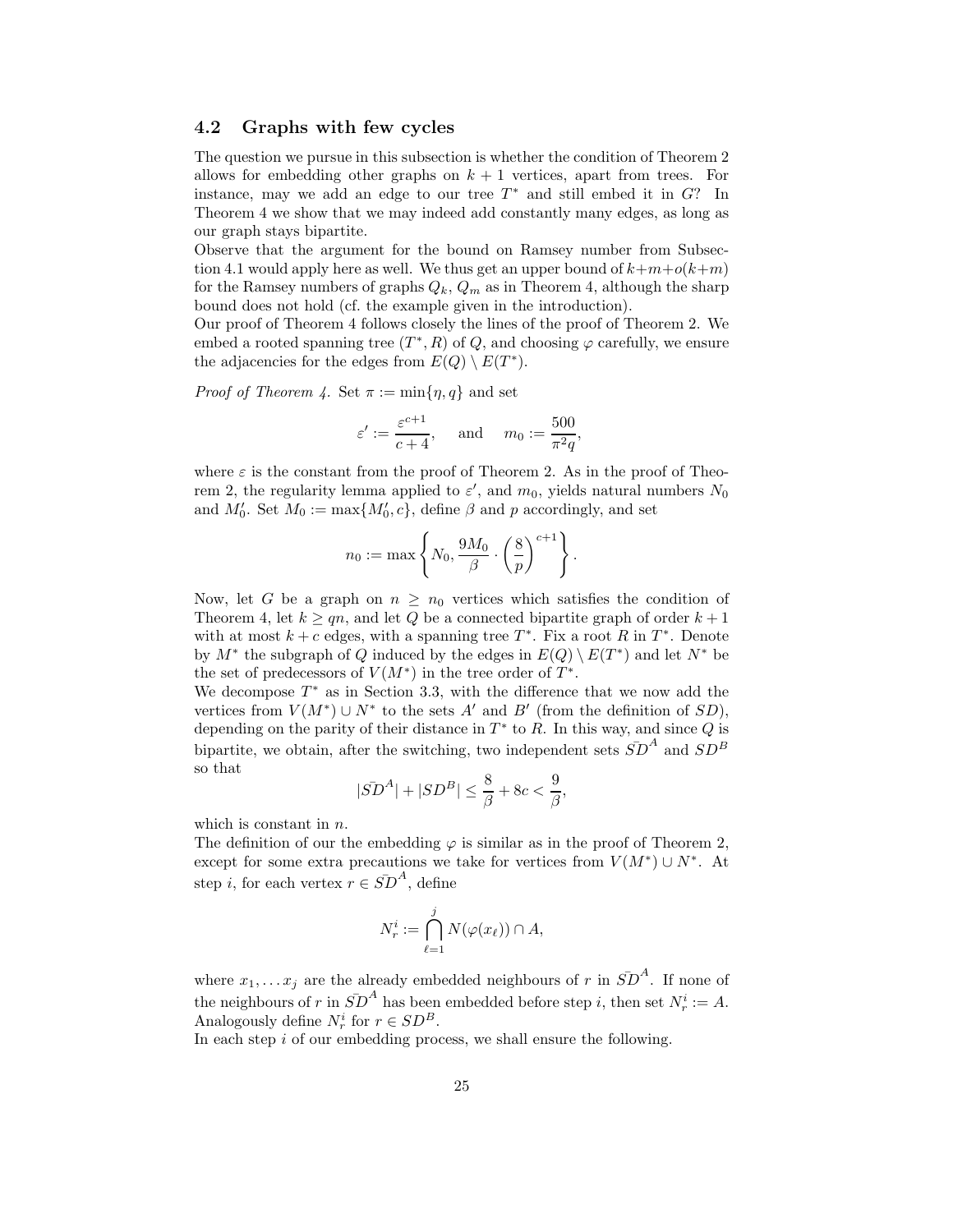(i) If  $r \in V(M^*)$  is not yet embedded, then  $|N_r^i| \geq \left(\frac{p}{4}\right)^j s$ ,

where  $j = j(r, i)$  is the number of neighbours of r in  $\overline{SD}^{A}$  resp.  $SD^{B}$  that have already been embedded before step i.

Observe that in step  $i = 0$ , either  $N_r^0 = A$  or  $N_r^0 = B$ , and therefore condition (i) is met.

Suppose that at step  $i \geq 1$  of our embedding process, we are about to embed a vertex  $r = r_i \in V(M^*) \cup N^*$ . Assume that  $r \in SD^A$  (the case when  $r \in SD^B$ is analogous). Denote by  $x_1, \ldots, x_\ell$  the neighbours of r in  $V(M^*)$  that have not been embedded yet.

Now, embed r in a vertex from  $N_r^{i-1}$  that satisfies the at most 3 conditions of typicality from the proof of Theorem 2, except the typicality w. r.t. B, which we replace with typicality w. r.t. each  $N_{x_j}^{i-1}$ , for  $1 \leq j \leq \ell$ . This is possible, since our embedding scheme and the condition on the number of edges of Q ensure that r has at most  $c + 1$  neighbours in Q that are already embedded. Thus, it follows from (i) for  $i-1$  and for r, from (2), and from the choice of  $n_0$  that there are at least

$$
\left(\left(\frac{p}{4}\right)^{c+1}-(c+3)\varepsilon'\right)s-|\bar{SD}|+1\geq\frac{1}{2}\left(\frac{p}{4}\right)^{c+1}s-\frac{9}{\beta}+1\geq1
$$

unused typical vertices we can choose  $\varphi(r)$  from.

Finally, observe that since we chose  $\varphi(r)$  typical w.r.t. each  $N_{x_j}^{i-1}$ , we have ensured property (i) for i and for every  $r' \in V(M^*)$  that is not yet embedded. This completes the proof of Theorem 4. □

# Acknowledgment

The authors would like to thank Martin Loebl for helpful discussions, Miklós Simonovits for his valuable comments, and an anonymous referee for many useful remarks that helped to improve the presentation of the paper.

## References

- [1] M. Ajtai, J. Komlós and E. Szemerédi, On a conjecture of Loebl, In Proc. of the 7th International Conference on Graph Theory, Combinatorics, and Algorithms, pages 1135-1146, Wiley, New York, 1995.
- [2] C. Bazgan, H. Li and M. Woźniak, On the Loebl-Komlós-Sós conjecture, J. Graph Theory, 34:269-276, 2000.
- [3] S. Brandt and E. Dobson, The Erdős–Sós conjecture for graphs of girth 5, Discr. Math., 150: 411-414,1996.
- [4] O. Cooley, Proof of the Loebl-Komlós-Sós Conjecture for large, dense graphs. Preprint 2008
- [5] R. Diestel, Graph Theory (3rd edition). Springer-Verlag, 2005.
- [6] P. Erdős, Z. Füredi, M. Loebl and V. T. Sós, Discrepancy of trees. *Studia* Sci. Math. Hungar., 30(1-2):47-57, 1995.